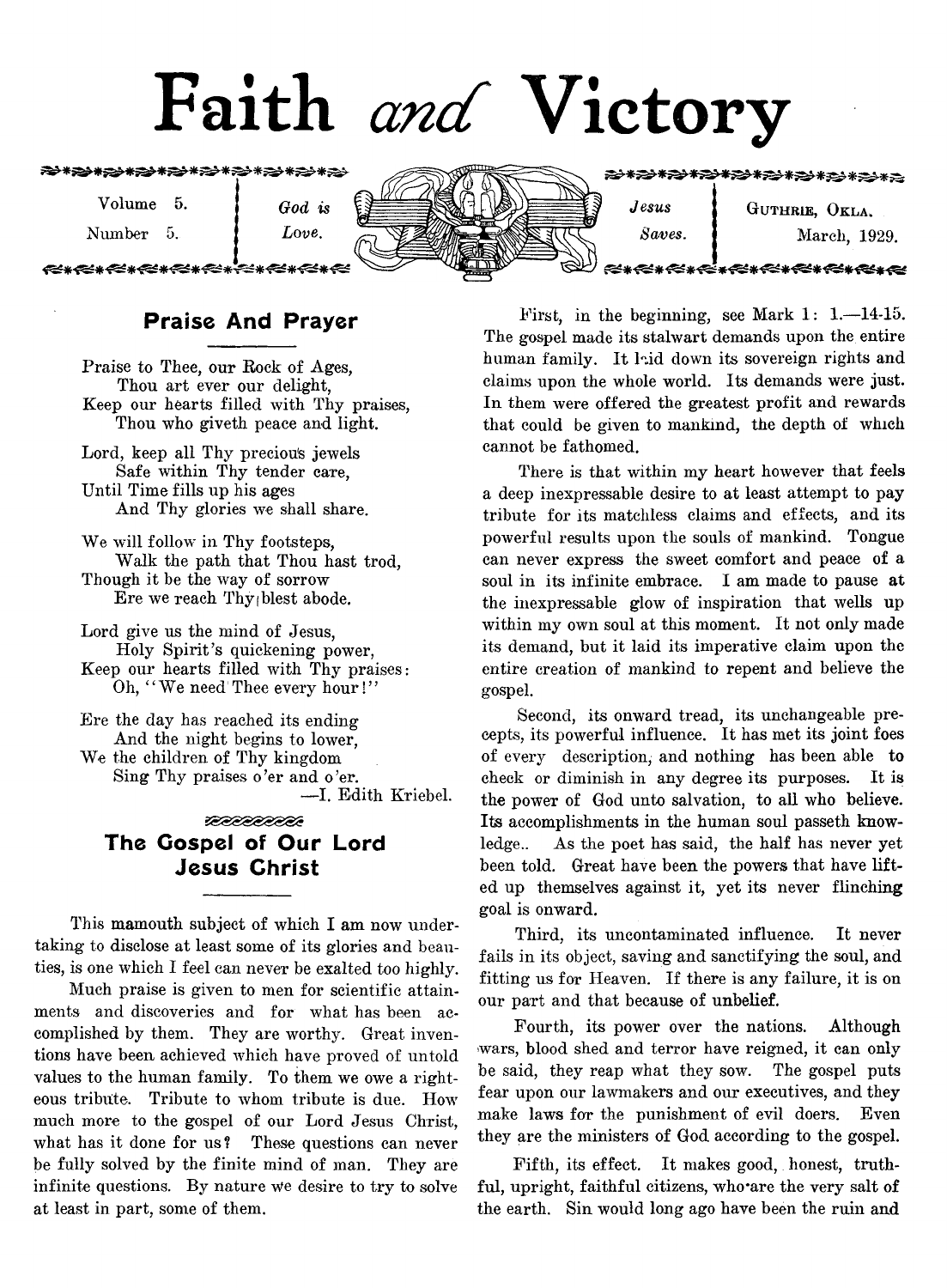destruction of the world, were it not for the salt, the preserving power of the Christian people, that is in the world, all of which is the power and direct results of the gospel.

Last but not least, let our prayers be that a clearer vision and revelation of its power, may yet increase as we pass it on to our children. And that it may strip the mantle off of higher criticism. Evolutionism, Spiritualism, Bolsheivism, Catholicism, Protestantism, Sectarianism, and every other ungodly ism of whatever name or order or cast, that is not in harmony with its original plans and its great author Jesus Christ, and that it may accomplish the fullest possible intent of his aim.

Oh, I am glad that there is power in the gospel, and I am not ashamed of it; but shame upon every soul who would want to compromise with any form of evil and lessen its demands to cleanse from all sin.

— R. H. Craig.

# <u> SEEEEE</u> Continue Thou In His Goodness

In the ninety-first Psalm and the first verse we read, "He that dwelleth in the secret place of the most High, shall abide under the shadow of the Almighty." The word "abide," means to stay or continue in a place or thing. We are sure that all of us want to abide or stay under the shadow of the Almighty, which would be a very safe place indeed, a comfort is found there which is found in no other place, the peace, quietness and assurance while abiding under the shadow of the Almighty is beyond words to express or to fully convey to another, the sweetness and bliss of heaven is very clearly realized and the fragrance and savor of Christ flowing out from such a life or state is continually reminding others of your oneness with God.

To abide in Christ, to stay in His love, to continue in His goodness; is the position or condition whereby we can truly bear fruit unto God. Many have a zeal for God, but not being according to knowledge it will profit them nothing as far as gaining eternal life is concerned; there are many vain speakers and much vain religion in the world. Works done by those not abiding in Him are dead works and is not fruit unto God ;so it is very essential that we learn the wonderous secret of abiding in Him. There are many that run well for a season, but as they begin to gain knowledge of spiritual things, they begin to rely upon what they know and can do and cease to abide in Him and their labors become vain labors. This is all very sad and should stir all of us to watch and pray, live and

walk in the Spirit that we obey not the lusts of the flesh nor become vainly puffed up with the fleshly mind; but take our delight in God.

In the fifteenth chapter of John, Jesus says, " I am the true vine." This conveys to our mind that there are other vines beside the "True Vine." In some forests there are many vines and they all bear some kind of fruit; some of these vines bear poison fruit and some bear that which is bad tasting and when taken into the mouth will be spewed out again and so it behoves us to know what kind of fruit we are bearing. Jesus speaking of false prophets says, " Ye shall know them by their fruits." Matt. 7: 16.

" I am the vine, ye are the branches, he that abideth in me, and I in him, the same bringeth forth much fruit: for without me ye can do nothing." John 15:5. This scripture teaches us plainly that without Him we can do nothing, and the following verse teaches us that if, " we abide not in Him we are cast forth as a branch and is withered, are gathered by men, cast into the fire and are burned; therefore we ought to be deeply interested of how to "abide in Him."

Man in his natural state has not the ways of God, neither the thoughts of God; this truth is brought out clearly and definately in the fifty-fifth chapter of Isa. where the prophet tells the wicked man to forsake his way and the unrighteous man his thoughts and return unto the Lord and says futher, " For my thoughts are not your thoughts, neither are your ways my ways."

We, who have the Bible, God's word, are favored above many in the world, in it we find God has left us a record of Himself and His dealings with men whom he has created, and also bearing record of His Son Jesus Christ, who left us an example that we should follow in His steps. This record has been confirmed by the apostles who heard and seen Him and they both wrote and spoke of Him through direct utterance of the Holy Ghost. Knowing this we should give earnest heed (put in practice) the things which we read and know they taught.

Jesus said, " If ye love me, keep my commandments." Those who are careful to keep His commandments, prove their love for Him and in doing this they keep a tender consciences toward God, they continue to have a heart of flesh. Those who are careless about keeping the commandments and teachings of Christ and the apostles and begin to say, this does not matter or that does not matter, sear their consciences and harden their hearts until they can do many question. able things and say, " my consciences does not con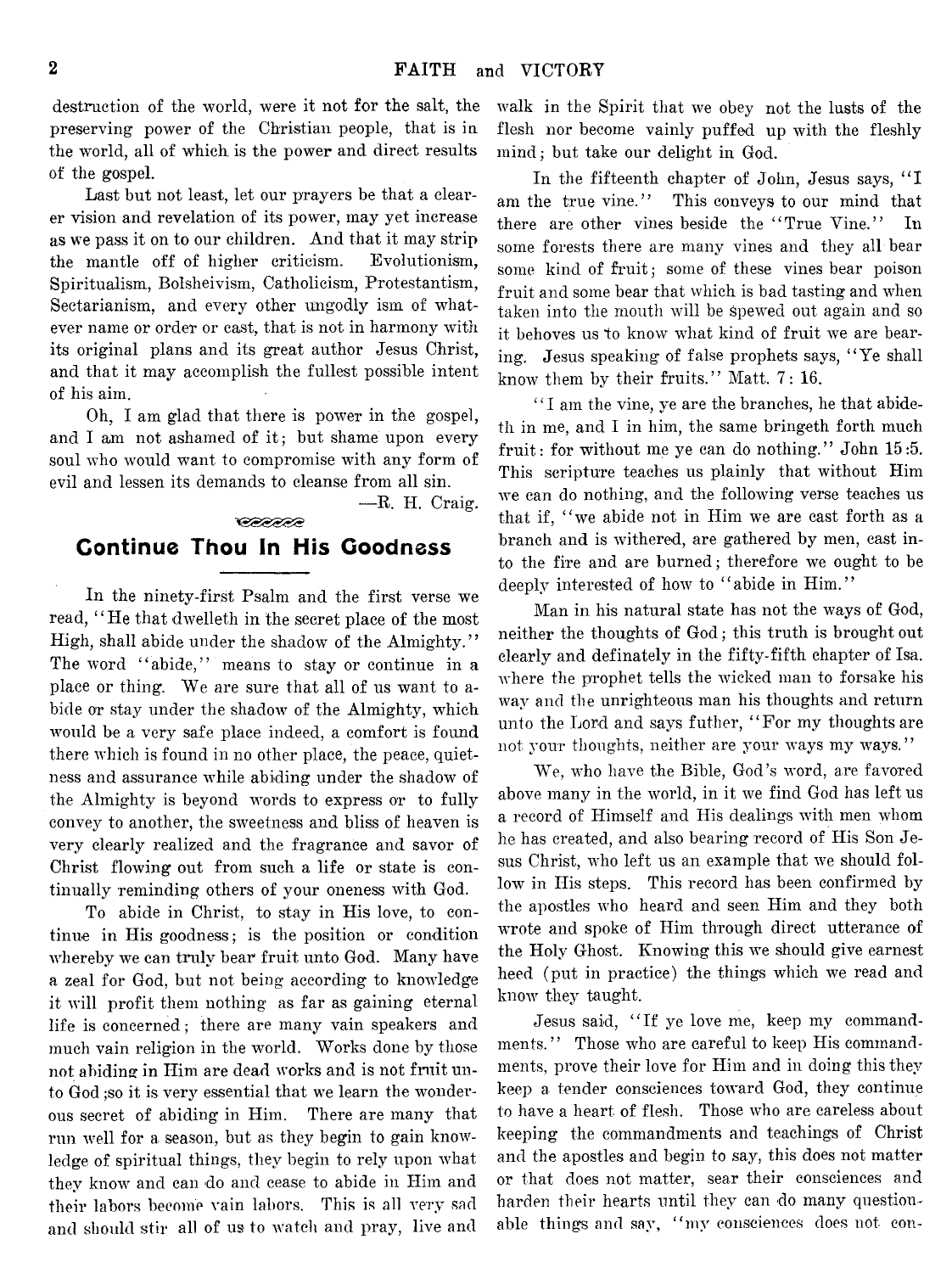demn me."

It seems easy for Satan to fool many people and get them to take up their former thoughts and ways and thus cease to abide in the "true vine." It seems to take no effort for one to drift along with a profession, having their thoughts and their ways. It is quite another thing to continually put to death or crucify our desires, ambitions, thoughts and ways that He might be glorified and honored by our stay on earth.

There is a very impressive and precious thought found in the eleventh chapter of Romans, twentysecond verse, "If thou continue in His goodness."

There is a secret of knowing how to "Continue in His goodness," which it seems few have discovered. "Submit yourselves therefore to God. Resist the devil and he will flee from you. Draw nigh to God and He will draw nigh to you." James 4: 7-8. This is a scripture that teaches us how to "continue in His goodness." When the trial or testing time comes, we should first submit ourselves wholly to God, sanctify the Lord God in our hearts, set apart our heart to God only, then resist continually all feelings, thoughts, ways, acts or deeds that would be contrary to His righteousness or teachings and commandments; then draw nigh unto God by thanking Him for the grace given while in this trial or asking God to bless the offending one. In doing this you will be continuing in His goodness.

brother was attending a meeting once where a minister got in the pulpit to preach whom he had lost confidence in because of past differences, the enemy at once began to bring an ill feeling over him toward the minister, he at once resisted him and then asked God to bless and help the man, in this way he continued on in His goodness. If he had of given way to ill feeling, he would of ceased to abide in Him or continue in His goodness. A brother one time got his arm broke by cranking a car. He was giving his time and all to God in His service and now he had to set around and nurse the broken arm. He did not murmur or complain, but calmly accepted it as one of the ' All things' and asked God to get to him all the good possible out of this suffering and as he looked to God, He gave him the scripture found in Job 23rd chapter. "For He performeth the thing that is appointed for me: and many such things are with Him. For God maketh my heart soft." God does not take delight in seeing his children suffer and only permits that which is best for us, if we will accept it that way and get the good. If this brother had of murmured and complained he would of got out of God's goodness and would of failed to get the needed help that was designed of God. A mother or father that gets ill, cross, quarrelsome and loud or snappish with their children, gets out of the goodness of God. Children who are cross, ugly and disobedient to parents, gets out of the goodness of God. Men or women who take vengence on those who injure them, get out of the goodness of God, for the scripture says, "Dearly beloved, avenge not yourselves ; but rather give place to wrath : for it is written vengeance is mine; I will repay, saith the Lord." This does not mean to give place in your own bosom for wrath, but to give place for the other man to wrath, just be still and let him have his wrath out alone, treat him kindly. "Be not overcome of evil, but overcome evil with good." And in this way you will "continue in His goodness." One who makes others believe an untruth about his brother gets out of the goodness of God. One who takes up a reproach against his brother, gets out of the goodness of God. The committing of any act, deed, thought, way or word which is not prompted by divine love is getting out of the goodness of God.

"God is love, and he that dwelleth in love dwelleth in God, and God in him." John 4: 16. The only way to keep God in you is to continue in His goodness, by absolutely refusing to give place in your mind or heart for evil thoughts, idle words and light chaffy talk; and let anger, wrath, strife, be put away from you with all malice, give no place in your heart or mind for the devil; do not allow yourself to be drawn away with your own lusts and enticed, for, "When lust has conceived, (gets down in the heart) it bringeth forth sin: and sin, when it is finished, bringeth forth death." (separation from God) James 1: 15.

The comfort and sweetness of continuing in His goodness is unparalleled by any other position, place or condition in this world, in fact it is the best thing this side of heaven. Truly, you will be "raised up and made to sit together in heavenly places in Christ Jesus." When the Almighty wrappes His arms of love around you and folds you up in His bosom, the sweetness and bliss of heaven is real and the things of earth which most all men are laboring and striving for, become as fading, dying and decaying junk.

We exhort you who are not in His goodness to get in by repentance toward God and faith in the completed work of the Son of God and those who are in His goodness to continue so by keeping submitted to God, resisting the devil and drawing nigh unto Him. "Keep thy heart with all diligence; for out of it are the issues of life." Prov.  $4:23.$  -Fred Pruitt.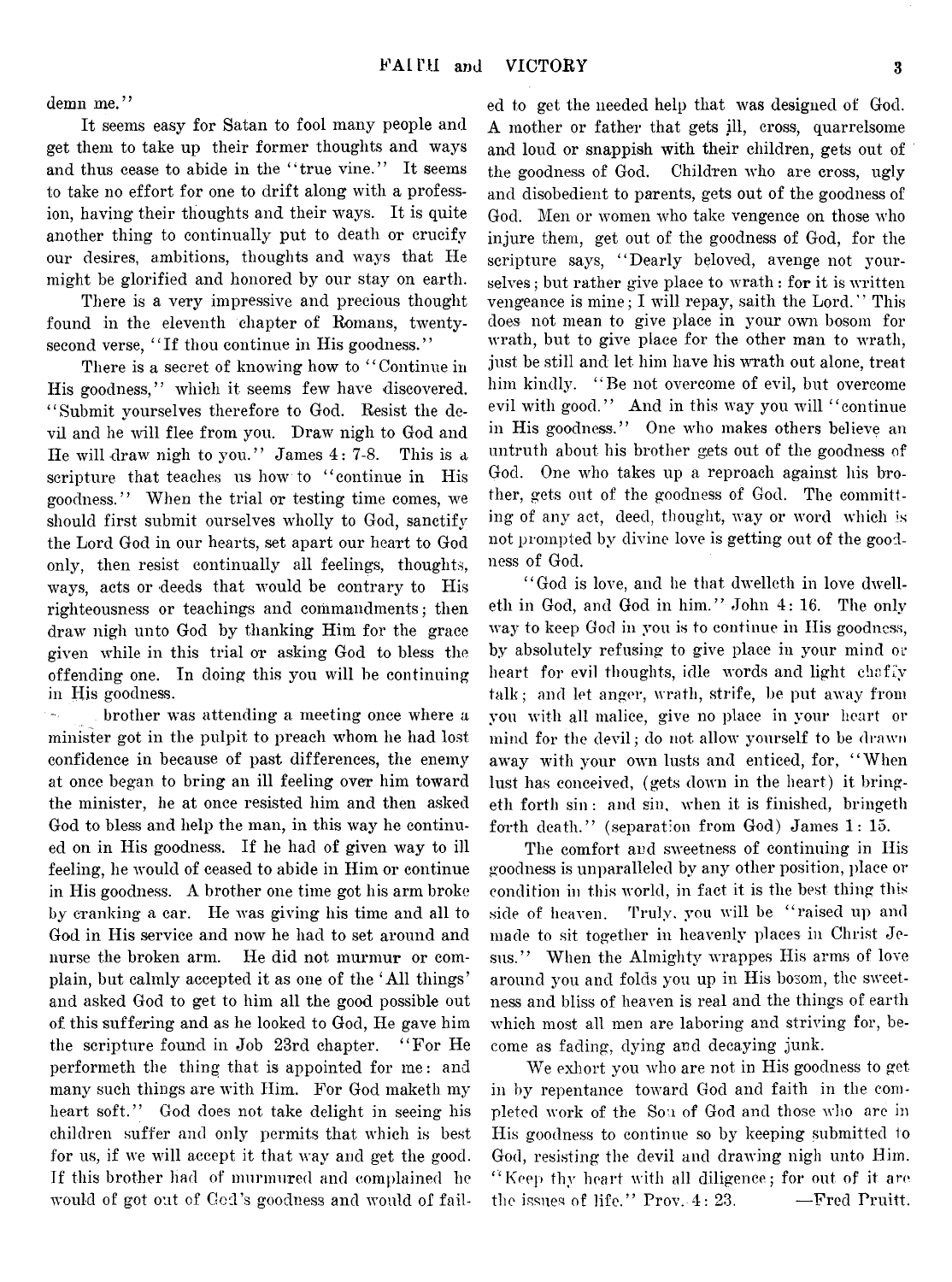# **FAITH AND VICTORY**

FAITH and VICTORY is published and sent out in the interest of Jesus to His little flock scattered abroad, by yielded members of His Body at Faith Publishing House.

Faith and Victory will be sent free of charge to all who ask for it, as often as God permits by leading, blessing and supplying.

This Bible truth is kept going out by free-will offerings. Matt.  $10: 8. 2$  Cor.  $9: 7, 8. 1$  Cor.  $9:11,12$ 

Offerings sent in to us will be thankfully received as from the Lord and used in the futherance of the gospel work as God directs. All personal checks and gospel work as God directs. money orders should be made payable to Fred Pruitt, or " Faith Pub. House."

If you want a roll of six "Faith and Victories" each month to hand out, just send us your name and address with request.

(There will be no charges ever made against you<br>Faith and Victory). ADDRESS: for Faith and Victory).

#### FAITH PUBLISHING HOUSE,

920 W. MANSUR ST. GUTHRIE, OKLA.<br>hone No. 1523-J. U. S. A. Phone No. 1523-J.

iiitiiiiiiiimiiiiiiiiiiiiiiiiiiiiimiiiiimiiiiiiiiiimmiiiiiiiMiiiiimiimiiiiimiiiiiiiiiiiimiiiiiiiiiiiiiiiii EDITORIALS

In the twenty-sixth chapter of Isaiah and the third verse we have some scriptures that are strength and comfort to those who obey it. "Thou wilt keep him in perfect peace, whose mind is stayed on thee: because he trusteth in thee.'' We are sure that all of our readers want that perfect peace and each one may have it if they keep their mind stayed on the Lord, for God has promised to do so and what he has promised He will do. It is the enemies business to tempt or attract us from this peaceful position by getting us interested in selfish gain and profit, making us afraid that we will not have food and raiment, getting us so busy about these things that we will have no time for family or secret prayer, no time to read His Word, no time to meditate upon His goodness and upon the truth of His Word; if we will allow him too, he will, in this way rob us of that perfect peace. We are taught in the Word of God to do all we do to the glory of God and we should soberly and earnestly consider what we are doing whether it be to His glory or otherwise. If we are busy working or spending our time on a thing that is not to His glory, it would not be possible to keep our minds stayed on him. The Lord will enable each one to know whether their work is to His glory if they get earnest enough before Him. Much of the legitimate business in the world can be worked at by a Christian providing the motive of the heart is pure and the proceeds is used with an eye single to the glory of God. Where God has laid His hand upon one for a special work, his peace would be more or less disturbed unless laboring in that particular calling.

One whose heart is fixed, trusting in the Lord, (Ps. 112: 7) will not be afraid of evil tidings, for God's peace will assure him that He is reigning and He knows what is best. Fear and worry never comes from God for He gives peace, quietness and great assurance. God cannot use or work through a heart filled with fear or fright, His strength is manifested in calmness and confidence. Several years ago we received news that our oldest girl had fallen and was seriously injured, was suffering much and wanted us at once. We were several blocks from the house, and as we started we begun to hurry, getting into a fast walk, being somewhat stirred up about it, and the Lord helped us to see at once that this would not do, so we walked along in a common gait, praying and looking to the Lord. When we reached the house we had calmness and quietness in our soul, and with confidence we knelt by her side, laid our hands upon her and God at once touched her body and the pain ceased.

A great many seem to think that 'gain is godliness,' but this is only the devil's lie; of times the saint is called upon to lose financially in order to remain godly and many times they have to suffer defame, dishonor and much reproach, even of near friends to retain godliness. When ones heart is fixed, trusting in the Lord he is not easily moved by hard things that come against him, for he knows that God's ways and thoughts are not man?s ways and thoughts, therefore he learns to glory in the cross, knowing that all the persecutions, trials and tests faithfully endured will work out for him a far greater weight of glory. He will love His appearing and heaven will be all the sweeter if he suffers some here as Jesus suffered.

 $0 - 0 - 0 - 0 - 0 - 0$ 

In this issue we have a number of testimonies telling of the manifestation of God's healing power. While the soul is of more importance than the healing of the body, yet, Jesus speaks of healing being the children's bread. Healing belongs to the saved of earth. Healing comes to the body through faith, even as salvation does and yet we see many that are not healed and we believe that in most cases it is just a lack of active living faith. In the Bible we find that many of them that were healed manifested great<br>faith and just would not be turned away. In the faith and just would not be turned away. eighth chapter of Matt, we have record of the Centurion that came beseeching Jesus concerning his servant that lay at home sick of the palsy, grieviously tormented. He showed great faith and confidence in Jesus when he said, " I am a man under, authority, having soldiers under me: and I say to this man, go, and he goeth; and to another, come, and he eometh; and to my servant, do this and he doeth it." This confession of truth and manifestation of confidence in Jesus as having the same power over afflictions as he had over his servants, caused Jesus to marvel and he said, " Verily, I say unto you, I have not found so great faith, no, not in Israel."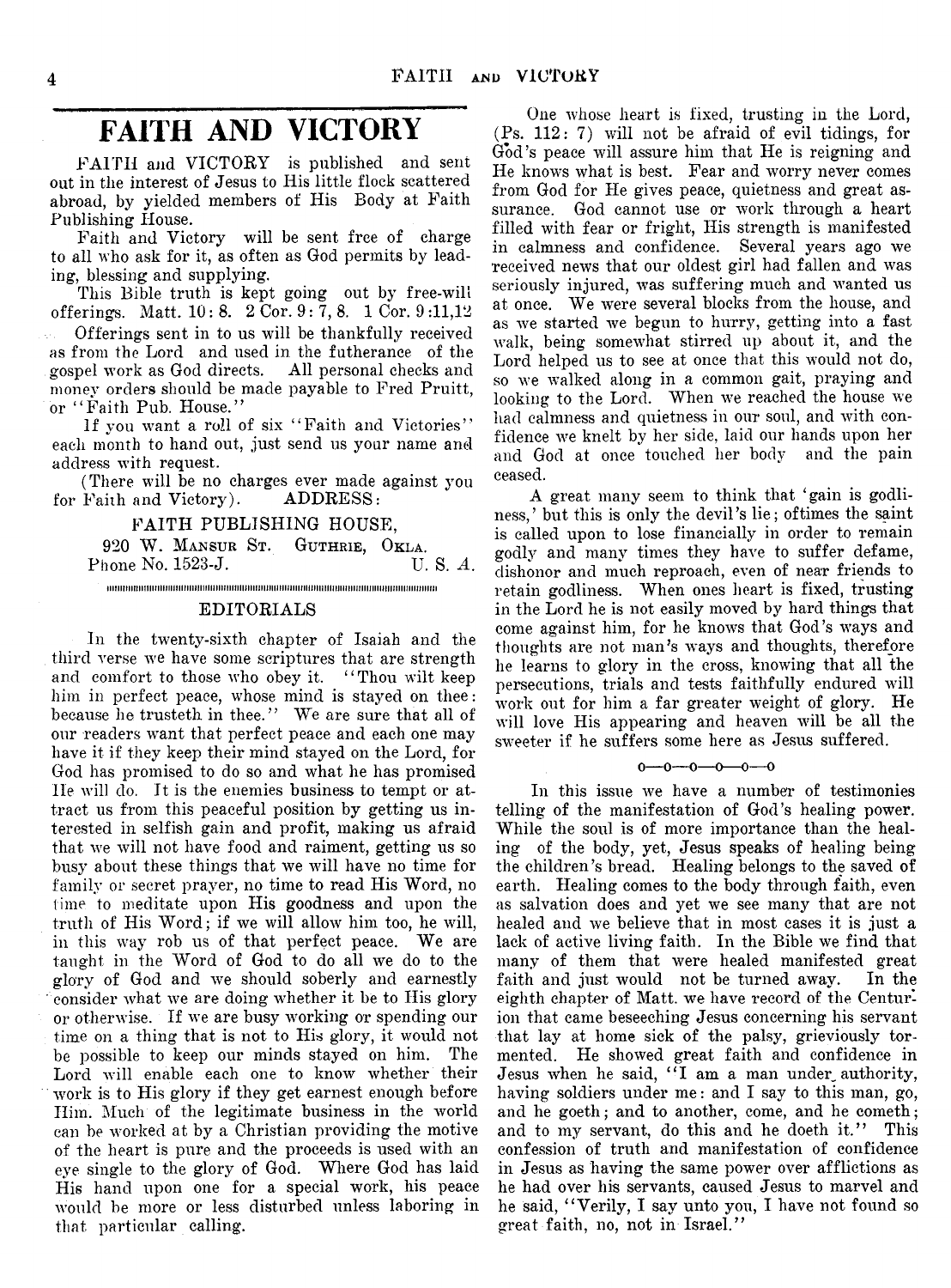If folks would have that same faith today and would approach the Lord with full confidence that He is the same yesterday, and today and forever, they would be healed of their afflictions in the self same hour even as the servant was.

In the second chapter of Mark, we have record of four men carrying a man sick with the palsy and when they could not get into the room where Jesus was for the crowd, they did not give up but showed strong faith by climbing upon the roof and breaking it opened and letting the man down where Jesus was. When Jesus saw their faith, He said unto the sick of the palsy, "Son, thy sins be forgiven thee," and a few minutes later healed him and he took up his bed and walked; the people were all amazed saying, " We never saw it on this fashion."

In the fifteenth chapter of Matt, a woman of Canaan came to the Lord crying, have mercy on me, 0 Lord, thou Son of David. We see how that He gave her no notice and the disciples said, " Send her away; for she crieth after us." When Jesus did not encourage her she would not turn away, but was willing to be counted as a dog: the Lord said, " 0 woman, great is thy faith: be it unto thee even as thou wilt." She was persistant, would not be denied and thus proved her confidence and faith and so received the desire of her heart.

Others could be mentioned such as the blind men, the lepers, etc. So we need to prove to the Lord today by a determined faith and confidence that He can do the work.

#### $0 - 0 - 0 - 0 - 0 - 0$

There has been some means sent in for the printing of the tracts mentioned in the Feb. issue of Faith and Victory, but not enough to make a start on the work. We have faith that soon enough will be sent to print them for circulation, as the need of plain teaching along this line is great, for many are conforming to the world by giving heed to ministers whose consciences are seared, who thinks that God takes pleasure in numbers. It is good to be zealous for the truth.

#### $0-0-0-0-0$

Bro. S. M. Helm and Sister Allie Me Adams of Anthony, Kans., writes us, that the saints at Anthony, Kans. will meet together on the fourteenth of March for an assembly meeting to continue over Sunday, March the seventeenth. A cordial invitation is given to all whom the Lord may lead to come. They expect to observe the Ordinances.

#### o— o— o— o— o— o

Bro. C. E. Orr. of Hammond, La. writes us that they have secured a charter from the state for an "Old People' Home," they are now building some rooms to accommodate a few old folks who are needy,perferablv aged ministers.

Sister O. B. Wilson of Shawnee, Okla.. writes us that the Shawnee camp meeting will begin this Summer on the sixteenth of August. They will give particulars about the meeting later. The camp meeting last year was a real good meeting and much good was done; this has encouraged the saints at that place.

#### $0 - 0 - 0 - 0 - 0 - 0$

The work at Faith Publishing House is all in His hands, it is His work and we, His servants, when He camps, we camp, when He moves on, we move on. His will is our will, we pray not for our will to be done. nor some one else; but for the will of our Father which is in heaven. The workers are happy, contented and free, rejoicing in the undeserved kindness of the Lord. glad to spend and be spent in this hid-away place that souls may be able to hear the glad tidings of a risen Christ and Saviour. We all realize that the prize is at the end of the race, after the last battle has been fought and won; then will come the crown, a crown that fadeth not away. It will be all glory when heaven opens to view. We know that many saints are praying for us, do not faint, prayer moves God on His throne. Our face is set heavenward like a flint, we must gain it at any cost.

Let all of the "Little Flock" be of good courage, the battle is the Lord's; He is the author and finisher of our faith. Keep on praying and laboring, for we shall reap if we faint not. May God bless and comfort each soul in the true way of holiness.

0 0 0

Okeene, Okla.—Dear saints of God at Faith Pub. Office and scattered abroad: Greeting you all this morning in Jesus' dear name. While praising the dear Lord for what He has done for me and is still doing:/ it came to me very forcibly, to let others know of His goodness to me. For He will do as much and more for you if you will only trust Him; for He is no respecter of person. Read Rom. 2: 11. All He wants us to do is to let Him have his way in us. Praise His precious name. And if we have given up all and have wholly surrendered unto him, then He can work and no power can hinder.

Nearly ever since I can remember I haven't been very well; and from my teens till I began to trust the Lord I got worse. At the age of seventeen, I underwent an operation for a tumor, not knowing the truth at that time. I was under Doctor's care till I got saved about five years later; and began to trust the dear Lord for my soul and body. Praise His precious name. Since then He has healed me of different diseases. I was healed of a fiber-tumor, at the Okla. City camp meeting the year of 1921. All praise be to Jesus' dear name.

After the word was preached on Divine Healing by Sister Tacker a number of ministers obeyed James 5: 14-15. and the dear Lord healed me instantly. After the meeting was over I came home and helped cook for a thrashing crew of about seventeen men the next week. Truly what a mighty God we serve. And the dear Lord is still helping me out in every way. So let us be faithful until the end is my prayer.

A Sister. —M. Agnes Williams,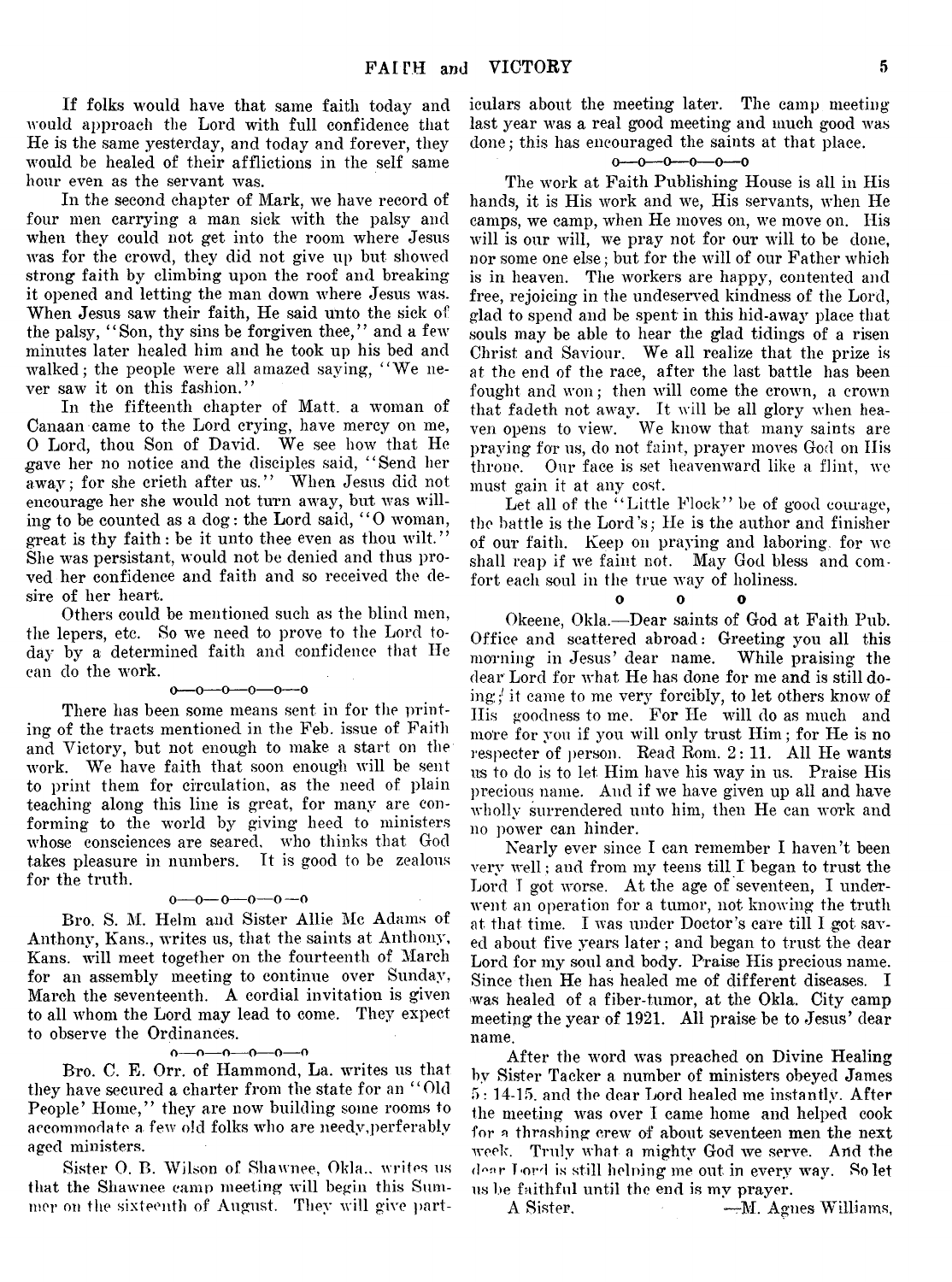

The purpose for which Faith and Victory paper is printed and sent out, is to be a blessing and a profit to the souls of men; therefore we ask those who have been receiving the paper and want it to be continued, to write and let us know as we are going over our mailing list and shall remove the names of those whom we have not heard from during the last twelve months. This is done to avoid the expense of sending the paper to an address where no one is benefited. So please favor us with this knowledge, as we have no way of knowing unless you write and tell us. If you have written us and we should remove your name through mistake, just let us know and we shall be glad to place you on the list.

The cost of sending the paper to an address for a year may not be more than a dollar; but when there are several hundred of these on the list, it means quite an expense as well as time and labor, so we are asking this favor of you, to save this expense for the good of the work.

We take great pleasure in sending the paper to those who are getting good to their souls by reading its pages, and hundreds of poor people are getting the paper that are not at all able to send an offering to keep the work going and it is not expected. This Bible truth is being kept printed and sent out by saved men and women who love the Lord and have a burden for poor needy souls and so they deny themselves and gladly and willingly send offerings to the work as unto the Lord. Those who are sacrificing with us in getting this truth to the people will also share in the reward in that reckoning day. There are a number of saints scattered over the country that prove their " Faith by their Works" and these will be blessed in their deeds. A faith without works is a dead faith and will profit othing in eternity. Paul wrote much about giving, not that he wanted a gift; but that souls might prosper and bear fruit unto God.

We are sending out almost two thousand papers in the rolls each month and this means much to us and those who are getting rolls of papers should write and let us know if you are still using them; giving them out to others who read and get profit from them, especially if you have not written us during the last twelve month. The object of doing this is to cut down expenses and make every cent, sent in, count for God,

for souls whom Christ died to save. We kindly solicit your prayers and co-operation in this publishing work. Your Bro. and co- workers in His vineyard. —Fred Pruitt,

# A Letter From Robert Longley

Dear Bro. and Sister Pruitt, and all in your household :- It is with a joyful heart that in the freshness of the New Year, I am privileged to send all of you the most fervent greetings of my heart, through the great and continued mercies of our dear Saviour, who today is to us, who are redeemed, King of kings and Lord of lords, and I feel that the time is not far distant when He shall come, and those who now reject Him and scorn and scoff at the idea of Him being crucified to pay the ransom of their souls—they then will realize that He is God and there is none else. What a change will take place—many who have had much sorrow, tribulation and persecution, caused by the devices of the wicked, shall have even so much more of the "joy of the Lord" to fill their souls; on the other hand, those who have lived in pleasures, reveling in the things of the flesh, will wake to the fact that they were but as dead even while they lived in wantonness. May the Lord help us to be as faithful as Noah was, for we are truly living in similar days as he lived in.

Now, Bro. Pruitt, I must say that I did richly enjoy your last letter and to hear of how the work there is kept alive by His Spirit, how the meetings in general are moving along, and I trust that some souls are heeding the precious Gospel Invitation and are finding peace to their souls.

I was very glad to receive the Christmas issue of the "Faith and Victory" with the many real-to-the point articles and testimonies, that I am certain were also a joy and spiritual feast to many souls during the Christmas time, when the majority of the people of the world about were indulging in the vanities and things that vex the souls of the righteous. I hope also that all of you had a real nice and happy Christmas in the true sence of the word.

I wrote you a little hurried note by last boat, but want to again thank you and those who sent of their means for the interest in the work of God here.

I did not feel led to make a start toward home at the first of this year, as I had thought some time ago, I feel that the Lord will have me remain here several months yet, as far as I can discern His will. I want His pleasure to be done above all things. Bro. Sperber is going to New Zealand by next boat to be gone for a few months, also others are leaving, but the Lord is a very present help, and according to His precious and encouraging promise, His presence shall continue to abide, and strength and grace supplied to witness for Him. The Lord gave us a very encouraging time on last Sunday night. Bro. Sperber and myself were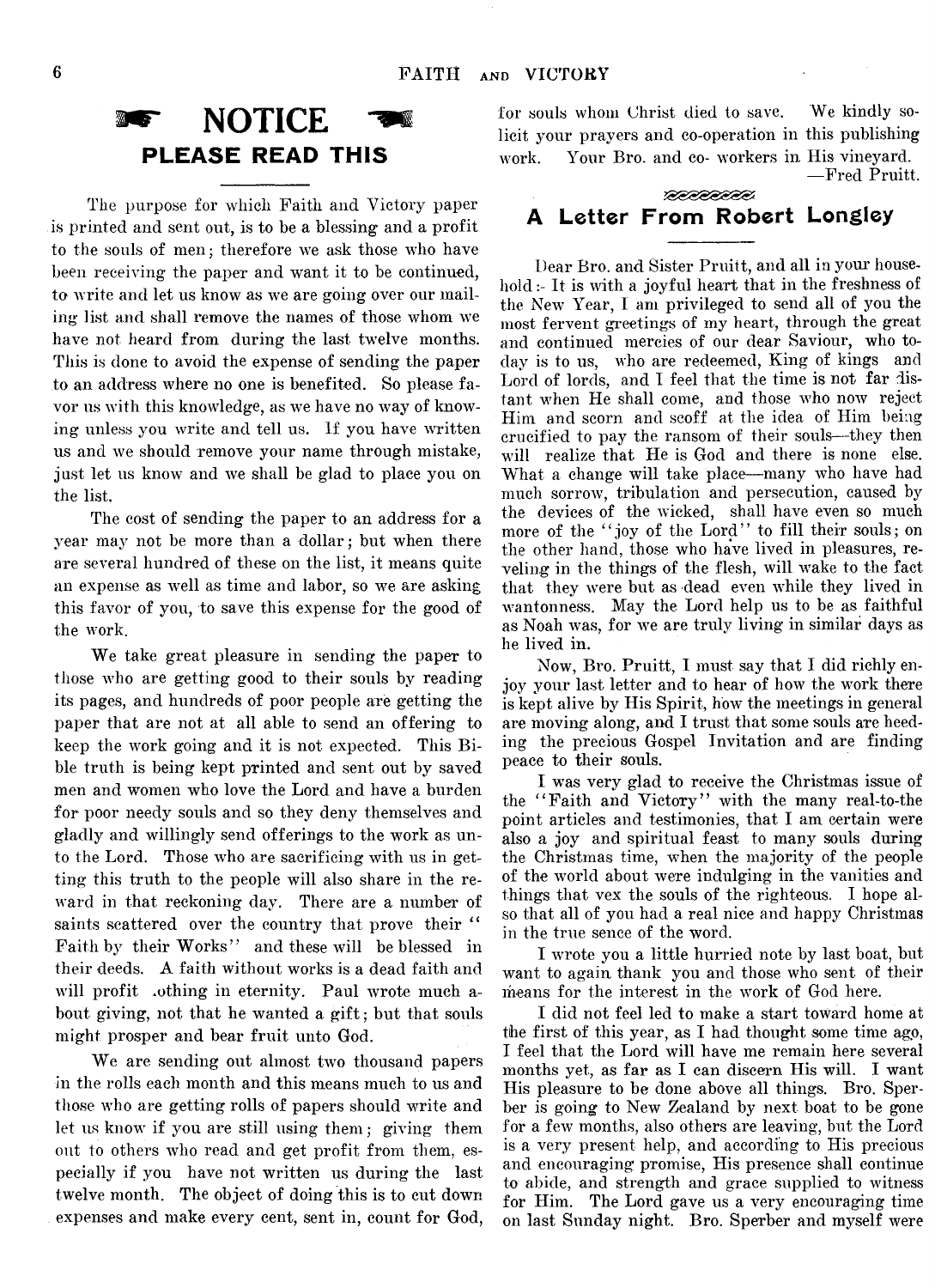holding a little open air meeting at the fish market, and I had also a S. S. picture chart illustrating the parable of the sower, when one Indian young man was especially interested and was drinking in very eagerly. I was speaking to him personally too, and he said that when he was small he was taught the ABC etc., but now he needed to know what was Truth, that he claimed neither the Hindu, Mohammedan, Arya Samaj or Christian religion, but was earnestly seeking, and we are praying that God will reveal his need of a Savior to him and bring him out into the glorious light and liberty of the Gospel of Christ, which is truly the power in God's hands unto salvation.

On New Years Day a Bro. Lees and myself were round the bay to the village of Suvavou (New Suva) and while there heard that a Fijian had been bitten by a shark at the wharf. An hour or more later, just as we were leaving, we heard the people crying at one of the houses. We went there and saw a very sad sight. There were the hands and mangled arms of the young man who had been bitten and he belonged to this village. A boat was in harbor and one of the passengers had thrown a piece of money into the water to watch the Fijian boys dive for it. They often do this. But when this young man dived down a shark caught and tore the flesh from the lower parts of his arms, and mangled his arms in a terrible way. But one of his brave comrades dived to his rescue without a spear or anything to defend himself with. But he managed to ward off the shark and get the wounded man into his canoe and to the shore. The Dr. had to amputate both arms at the elbow, and these remains were brought to the village by a chief as a warning to the others. The 'shark also made a lurch at his thigh and left an ugly wound, but we saw the young man that night and he was conscious and could talk after going through such an ordeal. He is getting along well the last account I had. He will be unable to care for himself as far as work is concerned, and I am trusting tha' he will give his heart and life unto the Lord and preach His Gospel. It is truly better to enter into eternal life, though mained, than to be well and strong, yet through the wrong use of the members be cast into outer darkness.

We have just lately had quite a blow, almost a hurricane, and at least one small boat was seen, just outside the passage, to capsize. A larger boat was sent in search for it or the people, but as yet no trace has been found of them, and it is not yet known which boat it was or from what village along the coast or from another island. All these things are solemn warnings to all that a greater event than any of these things is near at hand. When the wind was blowing strong and the waves of the sea were dashing high, I was reminded of the two kinds of buildings and the builders.

I hope that all of you are well, also that Grandma has kept well during this part of the winter. I read some cables about the influenza there, and also had a letter from Bro. Harmon, saying, he and Sister Harmon had been very busy visiting and ministering unto

the sick. 1 trust that this is over now and that the saints in general have entered the New Year with fresh courage and faith to' meet with victory whatever time holds in store.

I truly hope that you that are working there in the office may be strengthened and supplied with your every need, be it spiritual, physical or temporal means. God is faithful who has promised, and there are no "nays" on His part.

Must bid you good night, in prayers and God's divine love, I remain ever your Bro. in the Faith once delivered to the saints,

# Ye Are Cod's Elect

To all the Holy Brethren scattered abroad in the earth, God's elect, saved by grace through faith. Greetings in bonds of holy love: Will write you, as I am so interested in this Great Cause, for which Jesus gave His life and we are doing our best to defend.

I feel we need our pure minds stirred up, as I am sure when pure minded people hear the sound of warning, it will awaken to careful thought. Surely we are living in an age when it takes carefulness and sincerity of heart to keep God's people marching on in one great throng. Keeping step together and walking in the light of the word of God. We by reading the blessed word, find clearly that God's family has always been a people who listened to the voice of God. St. Jno. 3: 34. He, whosoever it may be, whom God sends is still speaking the words of God.

So brethren, if we continue to be *Standard Bearers*, God expects us to hold Jesus up as a Savior, Sanctifier, Healer and Keeper to all those who obey Him. It seems the time is now here, that some are conceiving the thought that all religious people, who take the name of the "Church of God," is a part of the real Church its self. But this cannot be true. Jesus speaks plainly on one particular occasion, "They are not of the world," (John 17: 16). And as yet they were not sanctified. We want to get down to the real truth of the gospel. If this is true, they are not of the world even before they are sanctified. The above text makes it clear. There is not a worldly person in the Real Church of God. We admit there are real saints that do not have light on the word of God; but my Brother, Sister, if you are among worldly people who live and go where the world goes, talk and dress like the world. If you are conscience of this, God calls you out from among them.

If you have ever got out; for Jesus' sake don't get back again. For your life will'be a failure, and you will spend your time in vain and worst of all miss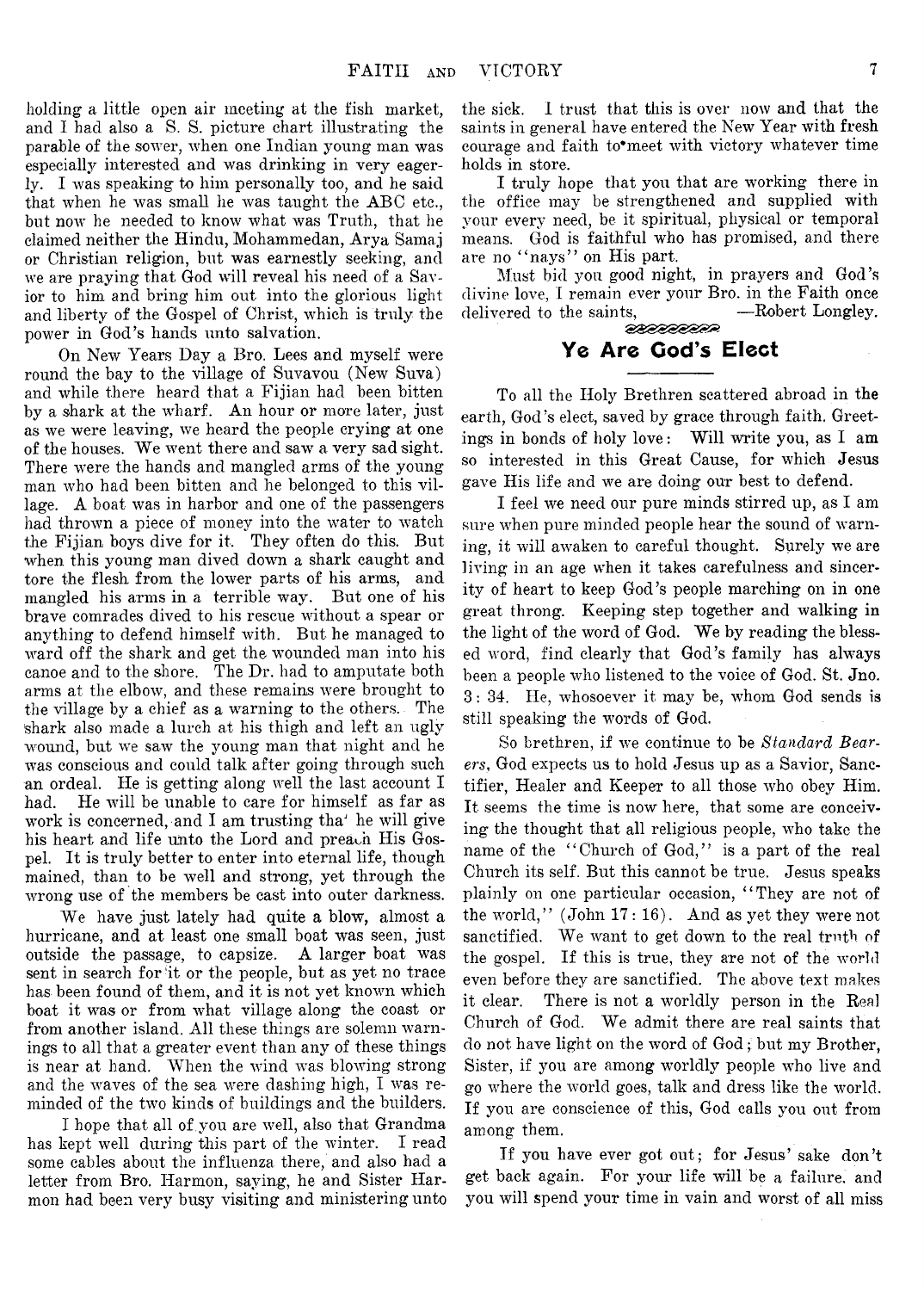Heaven.

I have never had one desire to go back to the Saloon and gambling house to try to get my friends to get out of that place. But have earnestly prayed, that God would let them see their folly. And thank God a few have escaped. So likewise, it is very useless for us to go back among, false teachers and leaders to try to get some out who are honest.

I believe we should let them come out just as the Bible teaches, (2 Cor. 6. 17) and I feel sure that if we let them come out, we probably will not have so much trouble trying to keep them out. It seems that some have the idea that if there is a place close and convenient to get to and they claim to be the Church of God, it is alright to worship with them and at the same time Inot regarding their principles and think it is alright to go worship with them.

Brethren, for Jesus' sake and the Cause, if you never have been out of sectism and false religion, come out now or your life and labors will be in vain. We are praying for God to help you to escape. We shall do everything we can for you. But to go among them, being one of their number, would not help you get out. So we shall wait your coming out, to be one with the people of God. We shall rejoice with you when you make your escape from among unbelievers, unrighteousness and darkness and God will be your Father and ye shall be His sons and daughters. So says He.  $(2 \text{ Cor. } 6:18).$ 

As ever yours for the Truth, -John Strech.

Neosho, Mo.

#### <u>eeeeeee</u> Worldly Conformity

Be not conformed to this world, but be ye transformed. Conform, means to make like or comply with; in other words, be not like the world. In what wav should we be different from the world.

By the help of the Lord, I will try to bring out a few points. We will first take up the love of the We will first take up the love of the world in 1 Jno. 2: 15-17 we read, "Love not the world, neither the things that are in the world, if any man love the world the love of the Father is not in him; for all that is in the world, the lust of the flesh and the lust of the eyes and the pride of life is not of the Father, but is of the world and the world passeth away, and the lust thereof, but he that doeth the will of God, abideth forever,'' But we must be transformed ;. not like the world. Now the Lord is not pleased with his children dressing like the world.

In 1 Tim. 2: 9-10 we read, "In like manner also that women adorn themselves in modest apparel, with shamefacedness and sobriety, not with broided hair or gold or pearls or costly array; but which becomefh women professing godliness." What is the lust of the eye, and the pride of life ? It is to desire eagerly. One thing is a desire for fine clothes, trimmed up and made in the latest style;,with such God is not pleased. Superfluity, by this is meant unnecessary things, such as are worn for show and style, and cannot be worn to the glory of God. Pride is one of the most subtile of all heart evils, for it has so many ways of hiding itself. We should dress in modest apparel; and not try to see how near like the world we can get and yet keep saved; but we as children of God, should be examples in our dress and should adorn the doctrine of Jesus Christ.

We also ought to take heed to our conversation. ' ' Only let your conversation be as it becometh the gospel of Christ." Philippians 1: 27, " Be ye holy in all manner of conversation." Please read, 1 Peter 1: 15.  $2: 12. - 2$  Peter  $3: 11$ . James  $3: 13$ . Col.  $3: 8$ . Eph. 4: 29. There are many things that are conforming to the world, such as shows, picnics, carnivals, parties, dancing, card playing, box and pie suppers and banquits. Jesus said, make not my Father's house a house of merchandise. John 2: 16—Matt. 21: 12-13. The word forbids all revellings. Please read Gal. 5: 19-21.

We read in Mk. 4: 18-19, and these are they which are sown among thorns, such as hear the word, and the cares of this world and the deceitfulness of riches and the lust of other things entering in, choke the word and it became unfruitful. Now what I wish to call your attention to in this scripture is the cares of the world and the lust of other things. " Whosoever will be a friend of the world, is the enemy of God." Jesus said, " If the world hate you, you know it hated me first, if ye were of the world the world would love its own." John 15: 18-19. The Bible teaches us, " That denying ungodliness and worldly lust, we should live soberly, righteously and godly in this present world." Titus  $2: 12$ . In Matt.  $12: 36$  we read, "That every idle word, that man shall speak, they shall give an account thereof in the day of judgment." "What is a man profited if he gain the whole world and lose his own soul or what shall a man give in exchange for his soul." Matt. 16 : 26—Luke 6: 22.

Let me say to the unsaved; get saved, count the cost and pay the price and get something that will be a real pleasure in this life and will be a blessing to you throughout eternity. And to the saved, let me ask the question. Are you living so, when the world looks upon you, nothing but Christ is in view ? What kind of seed are you sowing? What you are sowing, surely is growing; that which you reap shall be as the seed.

Will say in conclusion, to those who profess to know God. Is your white robe of righteousness, spotted with the world ? If so, the blood of Jesus can wash you and make you clean and white as snow. Keep yourself unspotted from the world and obstain from all appearance of evil.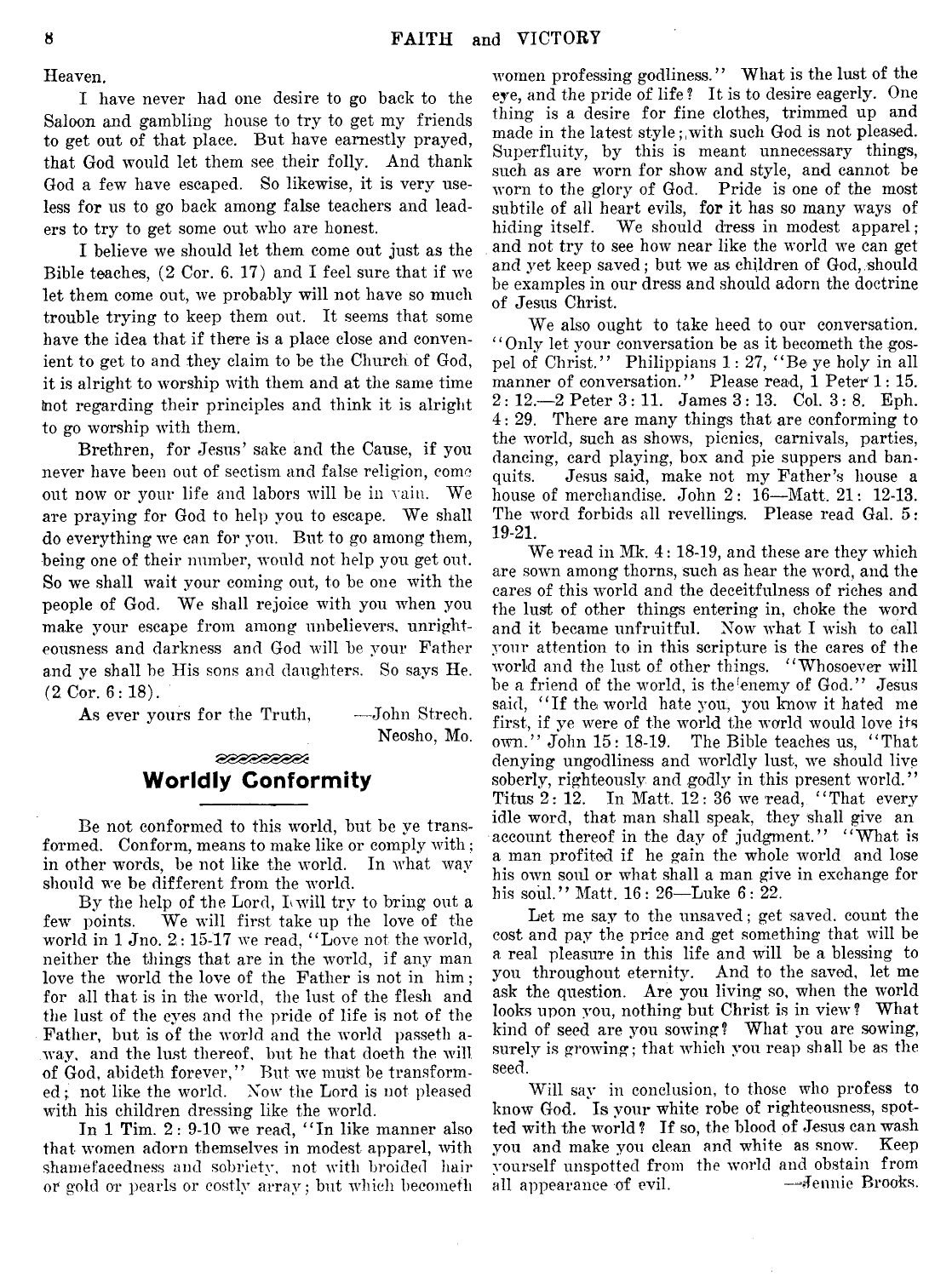# **LITTLE FOLKS' PAGE**

"He shall gather the lambs with His arm, and carry them in His bosom" (Isaiah  $40:11$ ).

#### 

## Do I Mean It?

"I often say my prayers, But do I really pray? And do the wishes of my heart Go with the words I say ?

I may as well bow down To gods of wood and stone, As offer to the living God A prayer of words alone.

For words without the heart, The Lord will never hear. Nor will he to those lips attend Whose heart is not sincere."

— Selected.

# -----------------o----------------- PRAYER

In Jesus' name, we will write some on prayer. Prayer, in simple language means to talk to God. All people that are saved from all sin and living for the Lord, are the children of our heavenly Father. And as the children of our earthly father, talk and commune with their father : so do the people that are saved, they talk to God, their Father through prayer. Prayer, is the key that unlocks heaven's door. Without prayer we cannot talk to God. We find that God has many ways to talk to us; such as by His Son Jesus, through His word; through His Holy Spirit; through nature and many other ways could be mentioned, but I believe these are sufficient to let you see that God does talk to us, if we would only take heed to His voice. But on the other hand as we have said before, without prayer we cannot talk to God. Prayer is the only way we can talk to God; there is no other way. So in order to thank our Father, which is in heaven we must pray.

In Luke  $18:1$  we find this command, "That men ought always to pray, and not to faint." Always does not mean "once in a while," but every day. Yes, the Lord wants us to be watchful and prayerful, so that we will give no place to the Devil. First Thess. 5: 17 tells us to "Pray without ceasing." Does this mean to always be praying and not doing anything else ? No. But it does mean that we should be in a prayerful attitude at all times. In whatever we do, in working, playing, singing or anything. "Whatsoever we do, we should do to the glory of God." And we can only do that by being watchful and prayerful.

Also in James  $5:16$  tells us to,  $"Prav$  one for another."

Dear children, can you see by these scriptures, that the Lord commands it; He requires us to pray unto Him. Some might think that prayer is only for older folks and not for children. But the Lord saves children, as well as older folks, so it is also for you. When we behold the goodness of the Lord and realize that "every good and perfect gift cometh from the Father above;" it makes us feel unworthy and we want to thank Him. Yes, dear children, the food we eat, the air we breath, the clothes we wear and the shelter we have from the cold and heat of the weather, all come from God our Father. Why shouldn't we thank the Lord for all these things? Without the Lord we could do nothing. The Lord gives life and the Lord takes it away. We are wholly dependent upon Him. Therefore it seems reasonable for us to "pray without ceasing."

Dear children, do you believe that the Lord hears and answers prayer? In Mark 11:24 we read, "Therefore I say unto you, what things soever ye desire, when ye pray, believe that ye receive them, and *ye shall have them.*" It says BELIEVE, (which means faith) and we shall have them. This plainly shows us that God answers prayer. And the Lord is no respector of persons, but just as willing to do for one as another. We don't receive anything from God, only through *faith* and *prayer.* So then if we are in need of anything, we know that God hears us when we pray, and says, if we *believe,* we shall have it. If we are troubled or discouraged, just tell Jesns all ebont it and He will take care of it. He is our Great Burden Bearer.

We are told in the Bible that God also heals our bodies through prayer, when we get sick. We find in James  $5: 14-15$ , "Is any sick among you?\*\*\*\*let them pray over him, anointing him with oil in the name of the Lord: And the prayer of faith shall save the sick, and the Lord shall raise him up; and if he have committed sins, they shall be forgiven him." It says the prayer of faith shall save the sick, so then the Lord is our Great Burden Bearer, and Physician through prayer. Truly we thank the Lord for this.

Dear children, be encouraged to live for the Lord and pray much, that you will be able to live a true Christian life for Jesus. We would be glad to hear from the children that read "Faith and Victory." So if you feel like the Lord wants you to send in your testimony, you obey the Lord.

With many prayers and love to you all, I remain your friend in Jesus, — William Cramer.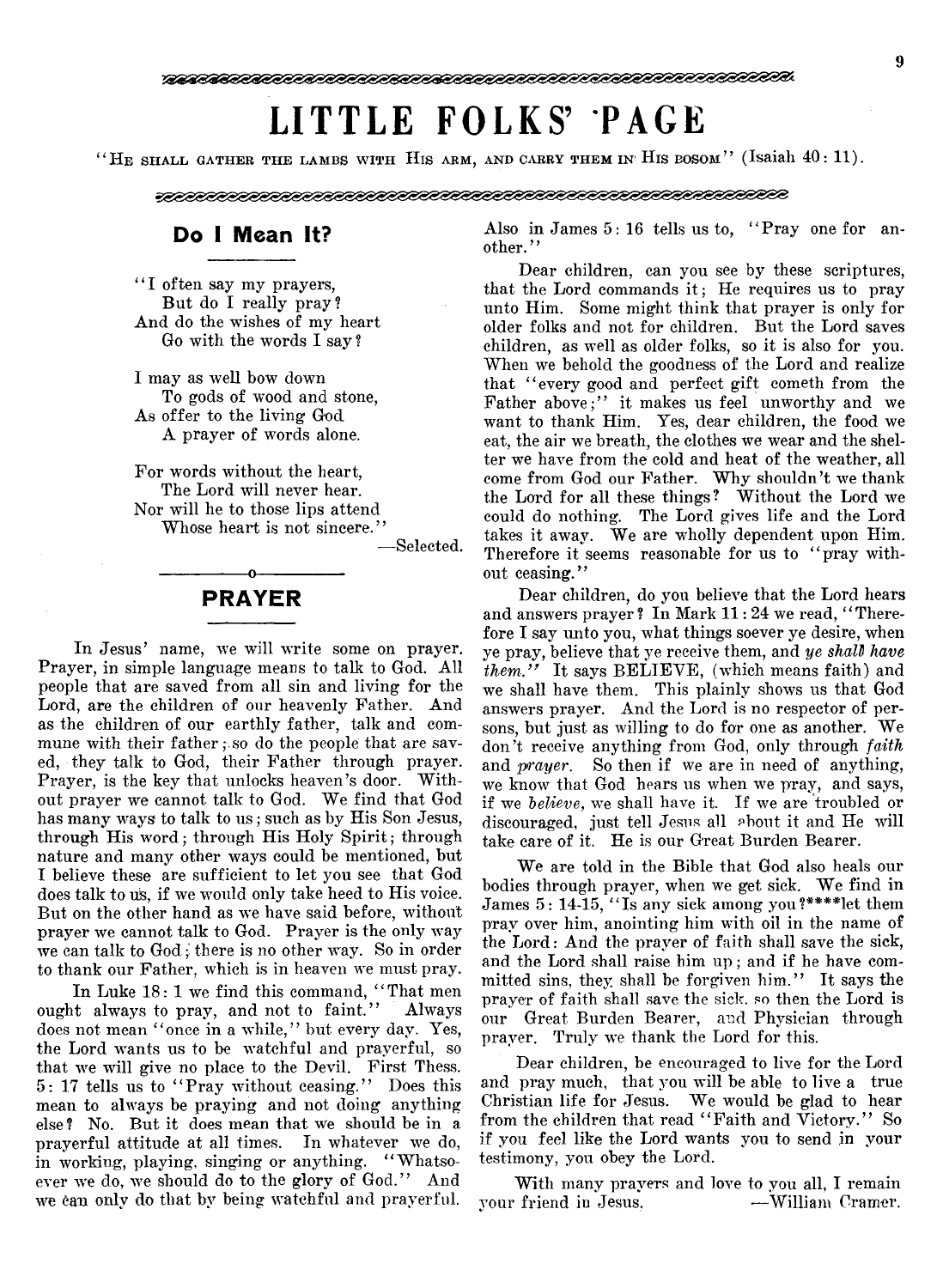#### CORRESPONDENCE

Guthrie, Okla.— I feel led of the Lord, to write my testimony on healing. The Lord has wonderfully healed me of several diseases. I was a nervous reck before the Lord healed me. My flesh would shake and jerk when I was not afraid. I was in a terrible condition.

Why not come to the Saviour now and be healed? " He is just the same yesterday, today and forever." Heb. 13: 8. "The Lord is not slack concerning his promises as some men count slackness." We read in Psalms 34: 19, where it says, " Many are the afflictions of the righteous, but the Lord delivereth him out of them all."

Jesus made atonement for our healing on the cross. We read in Isaiah 53: 5 where it says, " But he was wounded for our transgressions, he was bruised for our iniquities, the chastisement of our peace was upon him; and with his stripes we are healed." Jesus has the same power now, as what He had when here upon earth.

A saved Sister, Redeemed by the blood of the Lamb. —Lottie Glass.

0 0 0 0 Peabody, Kans.—Doon Brother and Sister Pruitt: I have just received "Faith and Victory," and it makes my heart rejoice to see so many praising my Lord. Oh, how I love Him for what he is to all poor sinners. Truly there is none like Him, he is my Saviour, my Redeemer, my all. He has saved me from my sins and keeps me. I am washed and cleansed in His precious blood and I thank Him every hour, for this Beautiful High Way of Holiness and His saving and keeping power.

He has healed me of a case of sugar diabetes, of four years standing, after the Dr. said, nothing more could be done, quit diet and medicine one year ago last Sept, and all signs of it are gone. I give God all the glory. Praise His dear name. He is the friend of the sinner, so ready to save all who will call on His name. And I am so glad, He is the same yesterday, today and forever. Glory to God. I am looking for His soon coming in great glory, and I want to stay under the blood, and have my lamp brightly burning when Jesus comes. I want to be faithful to Jesus and live as I profess to let the world see.that He is able to save the worst sinner. That His great love and power has never diminished.

We are living in dangerous times, when there are so many false doctrines and the devil's snares to lead us astray, unless we have our feet on the Solid Rock. Oh, how sad it is going to be when God says, " Depart, I know you not." How much better it would be to go by the way of the cross and pay the price, by carrying our cross bravely for Jesus, cut every shore-line that holds us to the things of this world and follow Him all the way. IIe says, "If we will confess our sins and forsake them, he is faithful and just to forgive us and cleanse us from all unrighteousness."

I am always glad to get " Faith and Victory," for it teaches the word of God and I like the word of God wherever I see it. And I am grateful to you for remembering me. May God ever bless you with His richest blessings and give you a crown of reward for your faithfulness to Him and mankind. Remember me in your prayers.

Your Sister in Jesus' name, Mrs. E. E. Rollings.

0 0 0 0 Lowell, Ark.— I was once a Christian and belonged to the " Free Will Baptist Church." And I lived in this church for a few years and I got away from God and I was a sinner for several years.

A little over a year ago, I became quite sick, was under the Doctor's care for a year. So I got to praying for my health and it seemed like I couldn't get any where with my prayer. I was traveling on the road one day in deep prayer with my Savior and I begin to feel some relief. I just kept praying so I said, Oh, Lord just spare my life, I haven't done any good here on earth for myself or anyone else and I want to do some good here, so I got a great blessing right at once and this is what come to me. I just got so happy. It came in this way. " You go and talk to the people and tell them of the way they are living and try to get them to do better and live for Jesus." So I have been at this for about seven weeks and I get great blessings out of this work. Praise His name.

I praise the Lord for what He has done for me. You know it says in His blessed word, "Whatsoever you shall ask in my name you shall receive." The way I feel sometimes, I just feel like flying. And He says, If you abide in me, I will also abide in you. Praise His great name. So since I have got back with my Lord I just want to keep reading his blessed word. In another place he says, "If ye love me, keep my commandments." And again in the 18th chapter of Matt, the 20th verse, " For where two or three are gathered together in my name, there am I in the midst of them."

I just want to praise His great name all the time because He is with me through my trials and temptations. Praise the Lord for His goodness to me and wife for we are both with Him and trying to do all we can to help others to come to the Lord. Oh, what a great blessing it is to be a worker for the Lord. Praise His name. Christ paid a price for the sins of this world. And to see the people going on so unconcerned about their souls as if there wasn't any Savior at all. Oh, it makes my heart ache to see so many going on in sin. Never thinking of the price our Lord and Savior Jesus Christ paid for them. I am proud to say I am still holding on to the Lord for he is all in all to me. Praise His holy name.

May the Lord be with you all, is our prayer. -Ben Ray and Wife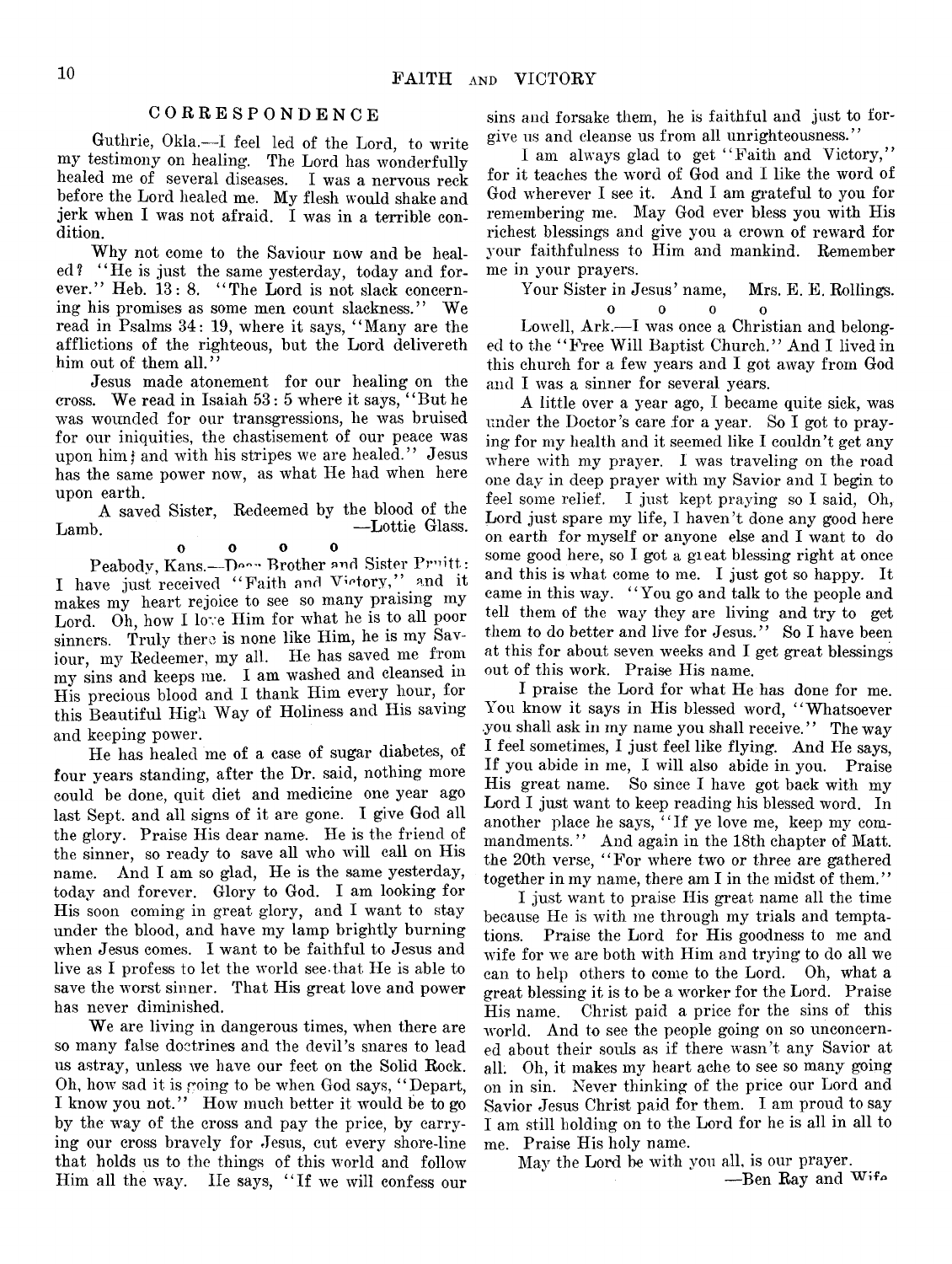Anderson, Ind.— Dear Bro. Pruitt: I received your welcome letter several days ago and will now answer it. I will in as few words as possible, give some of my experience,

I was raised in the woods and did not get much of an education; but I turned to God and He saved me and afterwards sanctified me. And by studying His word I saw that God had but one true Church,<br>and we must be born into it. So then I severed my and we must be born into it. connection from the W. B. Sect, and today I stand for the reformation, which is the Primitive Church, where all are one in Christ Jesus. But sad to say, many have compromised and Oh, the pride and worldliness that has come into the congregations.

Women wear dresses to their knees and bobbed hair and shoe-heels so high that they walk on their toes; but profess to be in the Church of God. If that is not worldly conformity, I do not know what is. There is not enough said about it, but even preachers' wives dress that way, and what this will come to God only knows.

But I won't compromise and God being my keeper, I will stand on his word, let come what will, I will praise God for all that will dare to stand with me.

Yours for this glorious reformation, a clean pure and holy Church without spot or wrinkle or any such  $\text{thing.}$   $\text{=H. A. Smith.}$ 

Springfield, 111.—Dear Bro. and Sister Pruitt: I received the roll of "Faith and Victory" papers, was glad to receive them.

I am having a good time serving the Lord. I have taken Christ as my Healer. Six weeks ago, He removed my tonsils through faith. And about six weeks ago the Flu took hold of me, I went to the Lord for healing, in two hours, it was all gone; so the next morning my tonsils were swelled very badly, I went to Him again for my healing. After two weeks, I felt a vacancy in my throat. So in about two weeks later, I went to a Specialist, to examine my tonsils, he looked in my throat and said, you have no tonsils. I give God the glory. I have been perfectly well since He healed me. I am sixty-eight years old, haven't taken a dose of Doctor's medicine for fifty-six years.

I accepted the Lord about a year ago as my healer. He dosen't want a Doctor to help Him heal you. It is by faith and trust. — John Davis.

Cherry Tree, Pa.— Dear Bro. Pruitt: Dear Sister Fulton gave me a couple of your papers "Faith and Victory" to read, and I am certainly pleased to find a paper that is not tearing down and driving to distruction every thing in existence; but telling of the true Gospel of our Lord Jesus; like it has always been taught, and my prayers will be that your paper will direct many souls to salvation and the blessed strait way.

I saw in your editorials, where the enemy is work-

ing against the publishing work and hates the plain definite truth. Well just thank God for that, for the Devil don't fight anything of his own.

I have been a saint and a member of the Church of the living God for only two months and before that was a professor of nothing in particular. operation and was only home two weeks until I had to go back to another Hospital and after an examination of the X-Ray, I was sent home for two weeks treatment and preparation for another operation. But God sent a Bro. to my home and my wife and I got saved and I got healed. I quit five kinds of medicine and after God tried my faith, I got out of bed and walked about one-fifth of a mile and got weighed and went to the Hospital at the appointed time and they sent me home after taking two more X-Ray examinations. Praise God forever. And I gained thirteen and a half pounds in a little over thirty days and am now Hostling Engines on the R. R. and working every night and I had doctored for eight years. Now I can hardly find words to thank God for all He has done through our Lord Jesus Christ.

Here is a little offering and will try and give more as long as your paper keeps its offence.<br>
Your Bro. in Christ. —J. B. Dull.

Your Bro. in Christ, o o o o

North Kensington, Eng.—Dear Bro. and Sister Pruitt: I am writing to thank you for all the beautiful tracts and books that you sent me.

I do praise God our Saviour, that He has Redeemed my soul with His own precious blood eighteen years ago. And 0h, it was such a happy day when Jesus washed my sins away. And our dear Lord has greatly blessed me.

For years I had heart trouble through very bad illness. My heart got worse every year, until every valve was diseased. Also I had arthritis to take hold upon me, first in one limb and then another, until I had arthritis in every bone. I could hardly move and then I also had dreadful attacks of hemorrahages. I went to my Doctor to have him examine me, and he found I had a tumor and dropsy set in, I had kidney trouble and flatulence and throat trouble. I was just one mass of disease; my Doctor said, he could not do any more for me, so I just waited for death and would have welcomed it, for I was in such dreadful pain.

? But just as I got right down to the very end, I heard the voice of Jesus say, " go to the Chapel and be healed." I said, yes Lord, but I had no strength and could not move. So my dear daughters got a bathchair and took me there; the dear ones at the Chapel prayed for me and God heard the prayer of faith and has healed me.

That was about two years ago. I left off all medicine and I have not had the Doctor come since and I have gained three stones, or (42 lbs.) of flesh since, and I am getting stronger; all praise and glory be to God our Saviour, who has done Great Things for me. I will never cease to praise Him. —Mrs. Witherden.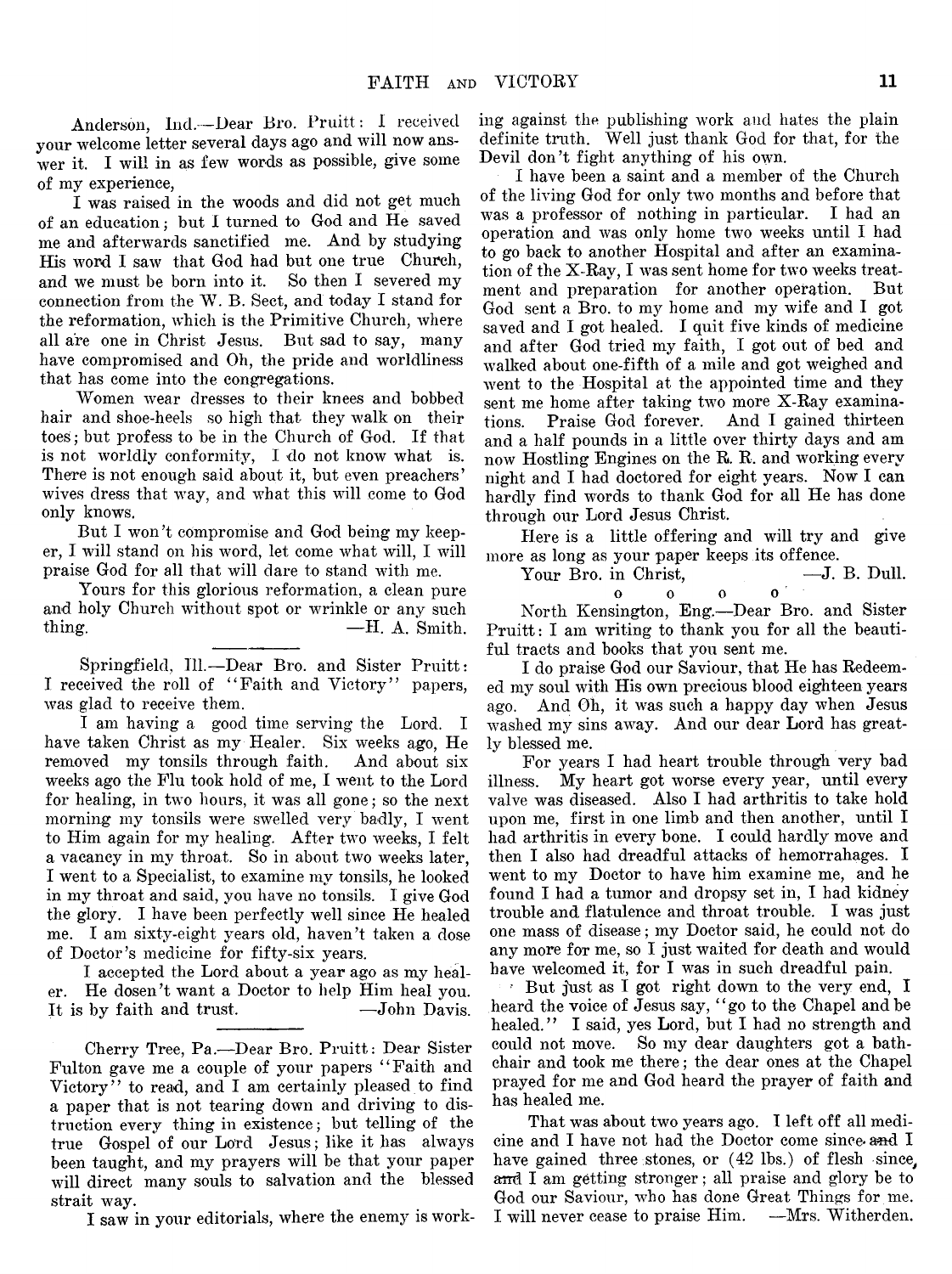Albion, Okla.— TESTIMONY of Mrs. J. W. Ashworth,—A miraculous recovery.

Dear ones in Christ: I feel that it would be to the glory of God for me to give my own testimony. How God so wonderfully healed my body. And as I was a back-slider at that time, He also forgave my back-sliding, and saved my wayward soul, and healed my body, praise His dear name forevermore.

I accepted Christ at the age of 22 and lived a true child of God for several years. At last trials and persecutions came hard upon my soul and seemed too hard to bear. I began to drift away from Jesus, finally, gave up all struggles, and thinking only to drag my life out the best I could, but was never satisfied, never contented with living away from Father's house, always had a longing to get back to Father's house where I could have the sweet joy of salvation restored to my poor hungry soul. But I was as Paul says in his writing, "When I would do good, evil was with me." I lived this miserable life until God suffered the hand of affliction to be laid upon me. I suffered untold misery. My husband had three doctors to wait upon me, and each one said that nothing but an operation would save my life. One doctor said, that I would not live two weeks if I did not go and be operated upon. I did not want to go to a hospital, and decided that if I had to die, I would die at home.

We sent for Bro. and Sister Murr and for Sister Linda Brown, but Sister Linda was sick at the time. Bro. A. J. Murr and wife came and anointed me in the name of the Lord and prayed for me, and the Lord wonderfully blessed me. When they left I was resting good, but the enemy brought the suffering back. But they came and prayed again and the Lord healed my body instantly, and saved my poor soul, for which I give Him all the praise and glorv.

I want to say that this brought a wonderful change in my family, and I want to praise the dear Lord for sending Brother and Sister Murr to our little Town of Albion. Bro. Murr is a man of God, and one that does not fail to preach the whole truth, and certainly does declare the whole counsel of God. He is doing a wonderful work for God. Souls are being made to see their condition. Bro. Murr certainly is a sin fighter, and we praise God for him and his wife. They have been a blessing to this place.

Hoping that my testimony will be a blessing to all those that read it. Your Sister in Christ,

—Mrs. A. J. Ashworth,

**oooo**  $\theta$ **DISPIRILLY** From Death Unto Life

" We know that we have passed from death unto life, because we love the brethren." (1 John 3: 14).

"Whosoever hateth his brother is a murderer; and ye know that no murderer hath eternal life abiding in him, Hereby perceive we the love of God, be-

cause he laid down his life for us; and we ought to lay down our lives for the brethren." (1 John 3: 15-16). And over in the second chapter we read these verses, " He that saith he is in the light, and hateth his brother, is in darkness even until now. He that loveth his brother abideth in the light and there is none occasion of stumbling in him. But he, that hateth his brother is in darkness,and walketh in darkness, and knoweth not whither he goeth, because that darkness hath blinded his eyes."

Now if we could read this first scripture like this, (We know that we have passed from death unto life, because we DO NOT love the brethren.) then many a soul who has not been born again, might hope for mercy from God at the judgment day. But we can't put any other word in there except it were "charity" and that means the love of God in our hearts.

Let us see how it works to say, I know that I have passed from death unto life because I don't love the brethren, but it might be my fault? Are we excused? And can we go right on saying, I am saved and sanctified and on my way to glory ? NO. " The kingdom of God is within you." (Luke 17: 21) And it is love and light. It is peace and joy in the Holy Ghost.

To tell some precious saint or saints, that we do not love them, and then keep saying that I am saved and sanctified and walking in all the light of the word. What will they conclude, but that we are deceived and in darkness.

Can the one unloved, believe that the other one is saved and walking in the light of the word ? No, the place to confess such a fault is at the altar before God, and do their own pleading for deliverance and for mercy. God will surely help if we repent and have godly sorrow. And He will give us an heart of flesh, here we have it in Ezek. 11: 19-20. " And I will give them one heart,and I will put a new spirit within you; and I will take the stony heart out of their flesh, and will give them an heart of flesh. (20) That they may walk in my statutes, and keep mine ordinances, and do them; and they shall be my people, and I will be their God." But listen to the 21st. verse, " But as for them whose heart walketh after the heart of their detestable things and their abominations, I will recompense their wav upon their own heads saith the Lord God."

When God gives us a heart of flesh it is natural then, for us to love one another and when we get a heart of flesh we will love one another fervently, and not only saints, who already love us, but we will love and pity all the human race, even though they may not love us, but persecute us, which we can expect, if we are true to God, Christ, Holy Spirit and the word of God. But God's grace is sufficient when we are saved from sin and kept by power divine.

Those who will not receive admonition from the Holy Spirit, may fear lest they never make heaven their home. We must get into heavenly places in Christ Jesus here. Eph. 2: 5-6, " Even when we were dead in sins, hath quickened us together with Christ,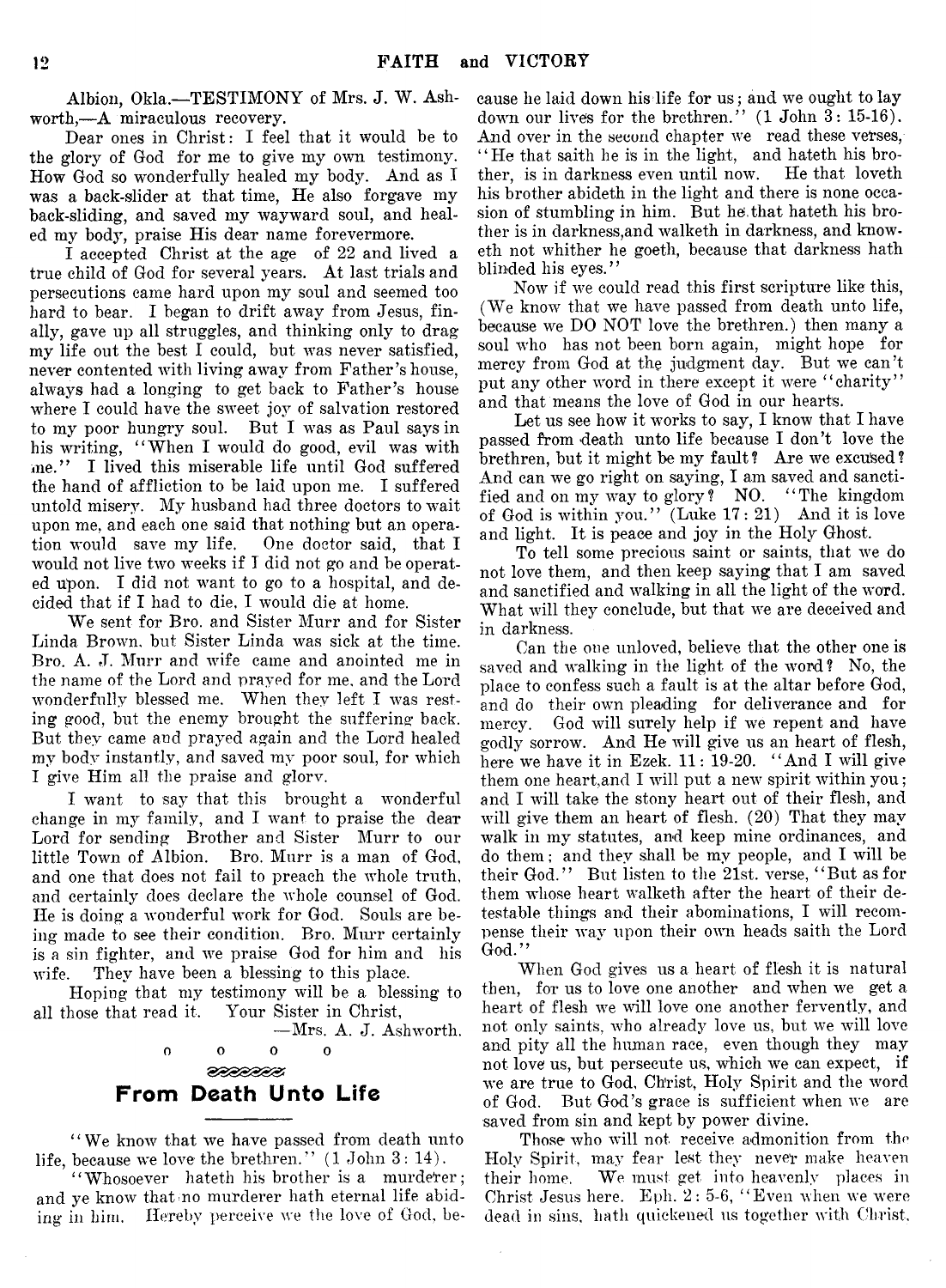(by grace ye are saved;) and hath raised us up together, and made us sit together in heavenly places in Christ Jesus." Right down here in this world, or else we will never realize what heaven is in the hereafter. The gates are opened down here and we must enter through the door Jesus Christ. Unless we go through this door Jesus Christ, we never can go through the pearly gates of heaven above.

How horrible it must have sounded to God, to hear the Jews say, *" Crucify Him! Crucify Him! away with him.*" .And "We have Abraham to our father." In actions they said, we don't love this Jesus of Nazareth, but we will kill him, but Jehovah, we will serve you by offering bulls and goats and lambs and doves etc., but we will not have this Jesus Christ rule over us. And so they crucified him, "The Prince of Glory."

This was the work of dislike, hatred, jealousy, envy, murder, which comes from the devil. And it works the same way today, as it did then. This thing must come out of the heart of every man, woman and child if they ever are at peace with Christ.

" We know that we have passed from death unto life, because we love the brethren." (1 John 3: 14). It stands just the same today as it stood at the time that it was spoken or written and will be the same in eternity. God will not permit any other word in the place of "LOVE." We must be pure and have a heart of love to enter into God's holy dwelling place.

So let us see to it that we do love God's saints fervently and fulfill the holy scriptures. For God gives his love to his saints, that they may love one another. 'Tis the natural thing for God's saints to love one another. So let us love, if we want God to love us; and obey the golden rule, "Do unto others, as you wish that others would do unto you."

Lets keep the fear of God upon our hearts and love one another fervently, lest we be destroyed and are lost with the wicked, who do not love the Lord Jesus Christ. ——Mrs. I. E. Kriebel.

# -----------------o----------------- Love And Unity

Much has been said, concerning this precious doctrine of the Bible; both from the pulpit and the press; and yet I feel this precious truth of God's word is not exhausted and especially in carrying it out in our lives.

First, we want to notice how God loved us: John 3: 16-17 1 John 3 : 1, Eev. 1: 5-6, 1 John 4: 10, now if God so loved us, we surely ought to love one another  $1$  John  $4: 11-12$ . Listen what Jesus said to his disciples on the night of his betrayal; John 13 : 34-35. Oh beloved are we going to make the people of this world believe we are the disciples of Christ, if we do not obey this part of his word? Jesus said if ye love me, keep my commandments. John: 14: 15. Also Jesus says, ye are my friends if ye do whatsoever I command you. John 15: 14.

Now if God so loved us, we ought to love one another. 1 John 4: 11. Some may say, well I love my

brother, but at the same time finding fault and picking flaws with his life, instead of bearing one anothers burdens. Gal. 6: 2. Beloved these things ought not so to be. Now if we are not careful we are so liable to see faults in our brother and overlook faults in ourselves ; when God says in his word, confess your faults one to another. James 5: 16. Sometimes it is true, one will find faults and mistakes in others, but do not consider self, lest they also be tempted. Gal. 6. 1. And if told of some of their mistakes, it seems to hurt them. Now brethren, can we ever hope to attain to Apostolic love and unity while such things exist?

It does seem to me if we ever hope to attain to Apostolic Faith and power; we must come to Apostolic love and unity. Listen, how Jesus prayed, that they be one, as he and the Father are one. John 17: 21- 23. Now if Jesus was so interested in us, let us do our best to answer his prayer; by striving together (not apart) for the faith of the Gospel. Phil. 1: 27. And having the same love, being of one accord, of one mind, esteem others better than ourselves. Phil. 2:3. We esteem others better than ourselves. Phil. 2:3. are entreated to be of the same mind in the Lord. Phil. 4: 2-3; and that we speak the same thing, and that there be no divisions among us; but that ye be perfectly joined together in the same mind and in the same judgment. 1 Cor. 1: 10. "How can we expect anything from God, if we are all divided, and have strife among ourselves ?" 1 Cor. 3: 3. Listen, can two walk together, except they be agreed ? Amos 3: 3.

Brethren, I do believe that division will destroy Spirituality, quicker than most anything else. Look at the sects as they stand out today; all divided and built up in different bodies, when the word says, there is ONE BODY. Eph. 4: 1-6. I heard a Gospel Trumpet Preacher last Sunday, lament their sad condition and confessed they had lost power with God, because of division.

To my mind, division is one thing God does hate; and UNITY is one thing he loves; so let  $\alpha$  us strive to please our Father, by having *LOVE* and *UNITY* among ourselves. — H. W. White.

# -----------------o----------------- "Man Shall Not Live By Bread Alone"

We are taught in the precious word of God, that " man shall not live by bread alone, but by every word of God." (Luke  $4:4$ ).

So we see it is a necessary thing that we should adorn every word that is written in the New Testament and when we do take in all the word of God, we have perfect unity with God and all his children; but if we begin to let down and do things that the precious word condemns, then what can we expect? Nothing else, but confusion. May God help people to see the need of taking all of God's word and live by it. If one begins to go back to the things he has taught against in years gone by. Who is it that is causing confusion? No one but the one that has departed from the faith, that once was delivered unto the saints.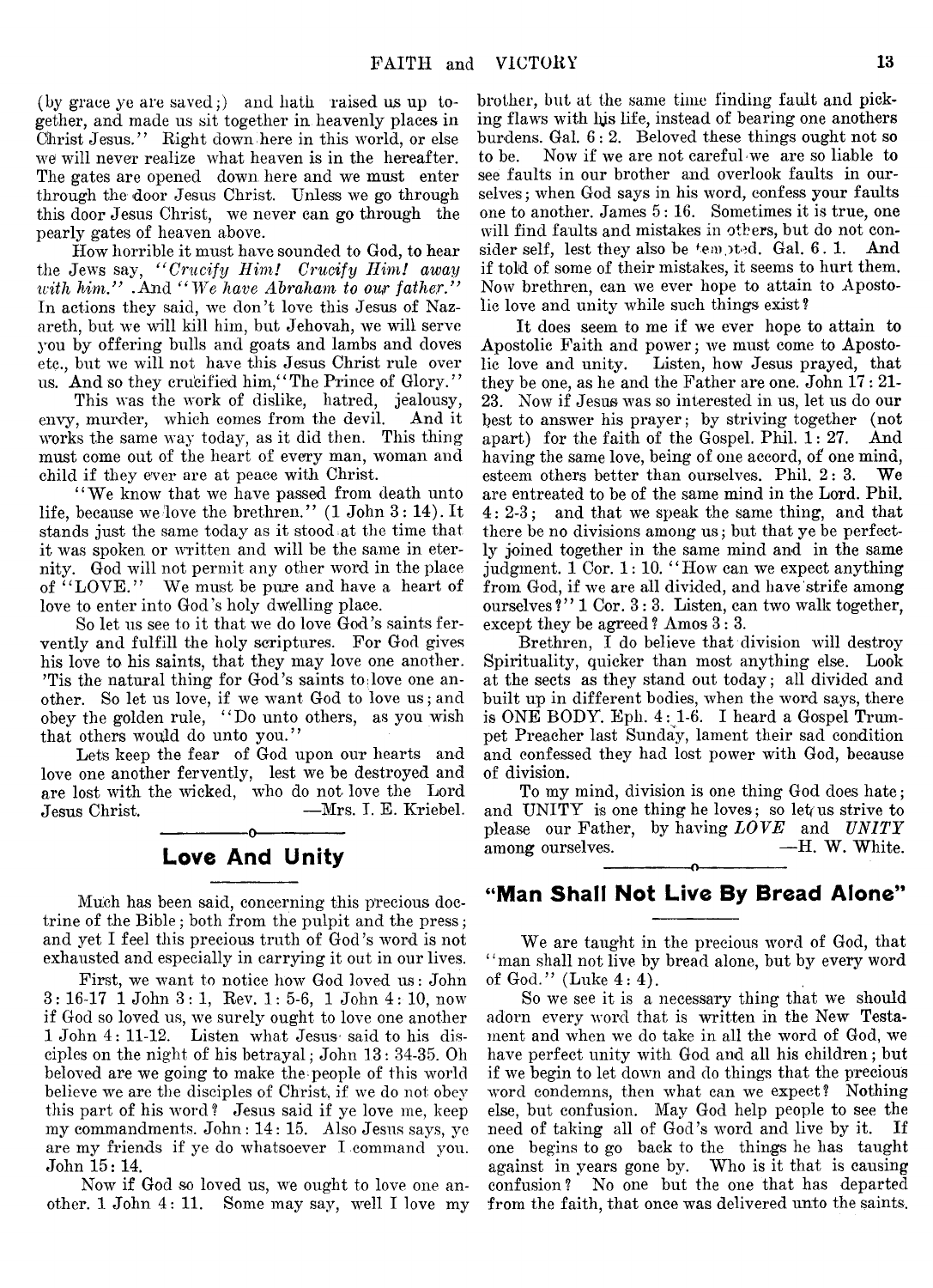There is so much confusion among professed people today, till it is awful, but thank God there is a few that are standing for the truth of the Bible and we thank the Lord that there is perfect unity where they are. Others are going along calling themselves saved, sanctified and on the way to glory, but sad to say, leaning toward the world and following after the fashions thereof. With their selves all trimmed up and saying, "there is no harm in this." Oh, may God, awaken people and help them to see what sinking sand they are standing on in this awful day of deception. People, you need to wake up to your duty and not let the Devil drag you down to the pits of hell; just because some great philosopher is drifting and saying, *'* ' God don't mean what He says. ' ' Surely God means just what He says, if He did not mean what He said; we could go right on and kill, commit adultry and so on and still say we are saved.

May the dear Lord help his faithful honest hearted ones to stand as a rock in the billows, against such doctrine. If we take the name of being saints, why not live the life? We will never, no never get to heaven just going along and taking part of the word and saying that God don't mean what He says.

I wonder why it was put in the Bible, if God don't mean what He says; and why did people in the morning time when this precious truth came to light, embrace it so freely ? Truly it was given them of God, to take his word just as he had layed it down in the Bible. Why did they put off all superfluety ? Nothing else but God's word condemned it; then let us still stand for this old time truth.

Many professors today are wearing such worldly dresses, till you can't distinguish them from the world in their manner of dress and besides wearing gold, which we know we are warned not to wear, nor costly array, those who wear such things after having received the light, surely must have pride in their hearts and pride is an abomination in the sight of our blessed Saviour. Oh, for a people that will hold up the Bible as in days of yore and put away every thing contrary : 0 God's word.

Now dear ones, this is what is going to stand in the great morning of eternity, the pure in heart, cleanred from all worldliness and pride and with that meek quiet spirit of Christ within them. We are taught in the Bible to be not of the world, although we can see so many, so-called saints, leaning toward the world and oh how sad to see those who has so strongly preached against all sin and worldliness, are now teaching other wise. Wake up ! dear ones, for I believe the time is at hand when the third part is being brought through the fire, the Lord will purge out all the dross and then His Church can shine for Him. Be strong and valiant for the truth, resist the tempter's luring power and all compromising spirits, that the devil has out. They cannot shake you, though they come to you in sheep's clothing. Praise the Lord, we can distinguish them.. Jesus said, " My sheep hear my voice and a stranger will they not hear." Praise our God for his

watch, care and protection over his little ones.

Let us ever stay humble, where we can hear the voice of Jesus and^ee that we be found doing his will. Though we be scoffed at, persecuted, cast down and forsaken by the world, let us stand for God and in the morning when all dead of earth will be made known, we then can: rejoice, because we have fought a good fight and there is a crown awaiting us.

Dear saints of God, be true and strong for Jesus and His word. While others are departing and letting down the standard, be of good courage and hold it up and surely there is a great reward for the faithful.<br>Yours for the Lord. —Mrs. Elzy Joiner.

Yours for the Lord,

# **BEBEBEBEBEBEBE** THE CHURCH BY C. M. HICKS.

#### *(Continued from last issue).*

You will note dear reader, in last issue, we were speaking principally about the foundation of THE CHURCH, and what the fonudation was laid upon, and what kind of material was used in this foundation ; may we say here that Christ was the rock upon which this foundation was laid. Deut.  $32:4$ , He is the Rock, and now then Paul speaking knew that Christ would not only be under the foundation, but would be also in the foundation; and he said, ' ' Other foundations can no man lay than that is laid, which is Jesus Christ." 1 Cor. 3 : 11. He was in every pillar of the foundation, and chief of them all. And now the Apostles and Prophets was established stones in this glorious foundation. Eph.  $2:20$ . Now as we have not time and space we will have to proceed to discribe the material of the walls, and also the building of the walls for every house has walls, that is if it is a substantial house and this one Jesus built is a substantial building *f* because the devil could not, cannot, did not, and does not prevail against it, thanks be unto our God.

We read in Isaiah 26: 1, In that day shall this song be sung in the land of Judah; We have a strong city; Salvation will God appoint for walls and bulwarks. Now you note that every house is built with as many as four walls, so this house of God has four sides to it, or in other words, four walls, and this does not mean that one wall is a Baptist wall, one a Methodist, one a Universalist or one Russelism, no, it just signifies only four walls to the one house; praise God. Now if God would allow the people to do that, there would be many walls of division in this house and not only so, but there would be many dead stones in the building ;in the house of God all the stones of the build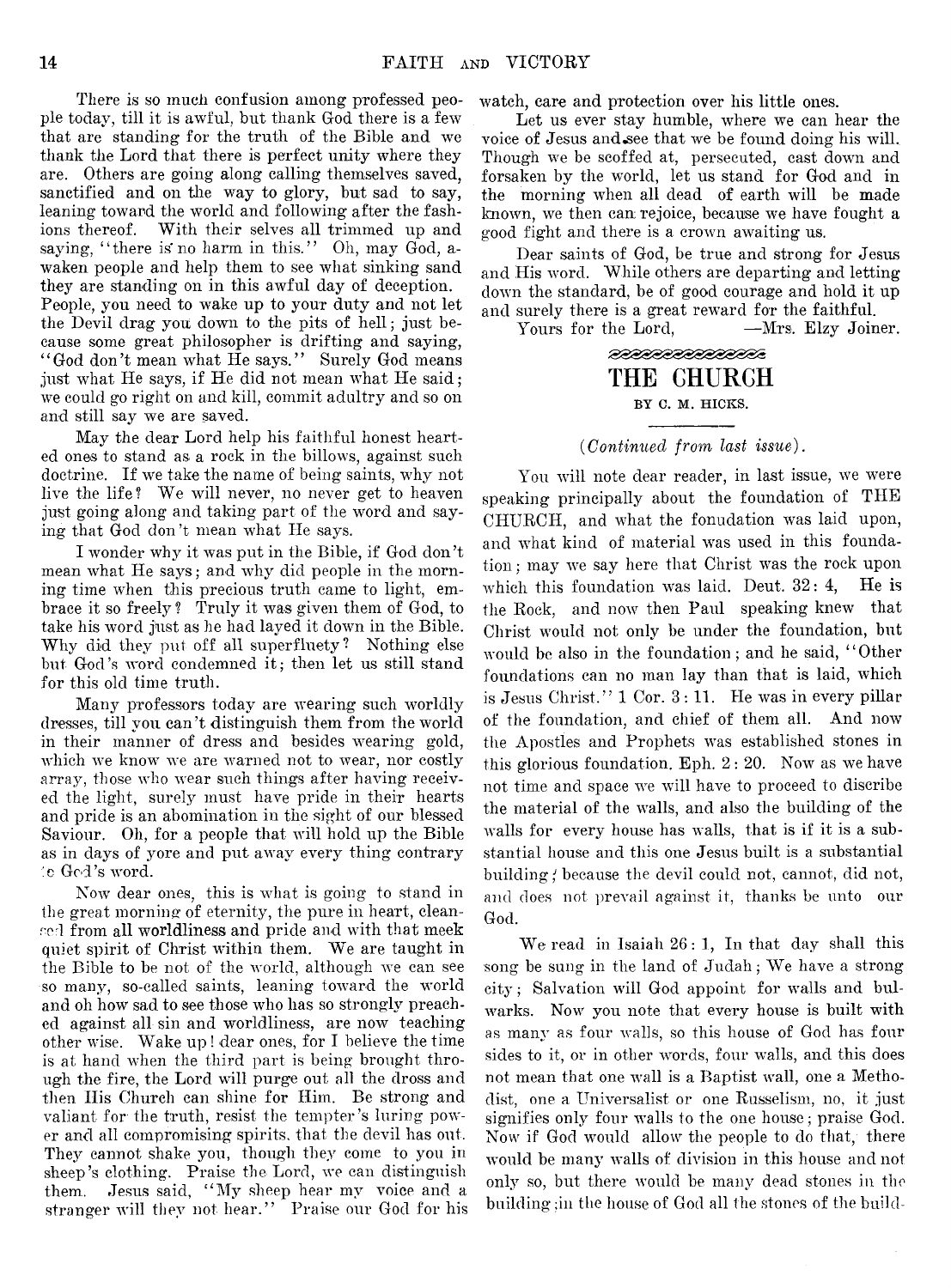ing are lively stones. See 1 Peter 2: 5 and Eph. 2 :20. " And are built upon THE FOUNDATION of the Apostles and Prophets, Jesus Christ Himself being the chief corner stone." And the twenty-first verse says, "In whom all (not some of them in an other building seperated and divided) the building fitly framed together groweth unto an holy temple in the Lord. In whom ye also are builded together for an habitation of God (not some sect preacher; no, no, but for God) through the Spirit." But the builders rejected him, but he became the head of the building or the head of the corner. Psa. 118: 22.

God said, he would build his Church, and we have proven without a doubt by the word of God, that Christ was the ROCK upon which the foundation was laid, and now we have also proven that the wall was build and that out of lively stones; and now as all buildings start from the ground and go up, let us see about the floor that we walk on in this beautiful structure, the house of God. Micah 4: 12, " But they know not the thoughts of the Lord, neither understand they his counsel: for he shall gather them as the sheaves into the floor." He will throughtly purge his floor, and gather his wheat into his garner. A portion of the twelveth verse of the third chapter of Matt.; also Col. 2: 6, " As ye have therefore received Christ Jesus the Lord, so walk ye in him." Then we have a floor to walk on that is solid in this house and one that is cleaned, because he said he would throughly purge it.

Now it having a floor; let us see how we can get into this floor, there must be an entrance into this floor, and into this building. Well this house should have a way of entrance. Oh yes, it has a door. Let us see about this door: Jesus said, "I am the door." John 10: 7. So there is a door and it has a good keeper. Notice! he says, " I set before you an open door. I have set before thee an open door, and no man can shut it." Rev. 3: 8. Well praise our God for a house with a good foundation, with good walls, and a good clean floor and it is above the high water marks, with the overflows and all filthiness, for there must not be any tobacco chewers there to stain this clean floor. Amen. And it has a door, and a door keeper, and he will not let anything in there that is unclean, no thieves gamblers, liers, and none of those seeking a big name and fame, and too he will not let man shut this door against any.

Now, let us see about the roof of this building. Yes, he will cover us with his feathers. "He that dwelleth in the secret place of the most High shall abide, (stay) under the shadow of the Almighty.

I will say of the Lord, He is my refuge and my fortress: my God; m him will I trust.

Surely he shall deliver thee from the snare of the fowler, and from the noisome pestilence.

He shall cover thee with his feathers, and under his wings shalt thou trust: his truth shall be thy shield and buckler." Psa. 91: 1-4. So then we have a good roof.

Now dear reader, we have upon the authority and by the word of God, proven that this church which we have been writing about, was founded by Christ and upon him, and that he is the rock, which this Church is built on, and that it has a solid foundation, and strong walls, has a floor, and a door, and a good covering. Now let us notice again the nature of the material in the wall of the building. Polished stones. See Psa, 144: 12. Spiritually they are beautiful. " For the Lord taketh pleasure in his people; he will beautify the meek with Salvation." Psa 149: 4. How? by washing it white in his own blood.

Now we wish to call the attention of the reader to the location of this building. It is located in the top of the mountain. " But in the last days it SHALL come to pass, that the mountain of the house of the Lord SHALL be established in the top of the mountains, and IT SHALL be exalted above the hills; (sects) and people SHALL flow unto IT." Micah 4: 1. The house of the Lord or Church is located above the swamps, and all the marshes, foggy places, and ponds were the tadpoles create. It is located in a high altitude, where the air is pure and atherial, where the rose of Sharon blooms and sends out its fragrance each month of the year; and among them the Cedars of Lebanon grow. It is so high that all people who wish to turn that way can see it if they desire. It is a glorious Church, not having spot or wrinkle, or any such thing.

Now my dear reader are you in that kind of a Church ? If you are, you are in a holy Church; and you did not have to join it, or sign a card to get into it, but by a spiritual birth; and that is the only way you can get in this Church. Because Jesus told Nicodemus so. And if you never have been bom again, made anew, changed from dead works to a life in our Lord Jesus, you are not in the Church that Jesus built. You may say you was sprinkled into the Church, but that is not the one Jesus built, but is a man-made church, which Jesus had nothing to do with; but dear friend, if you will be born again of the Spirit of God,